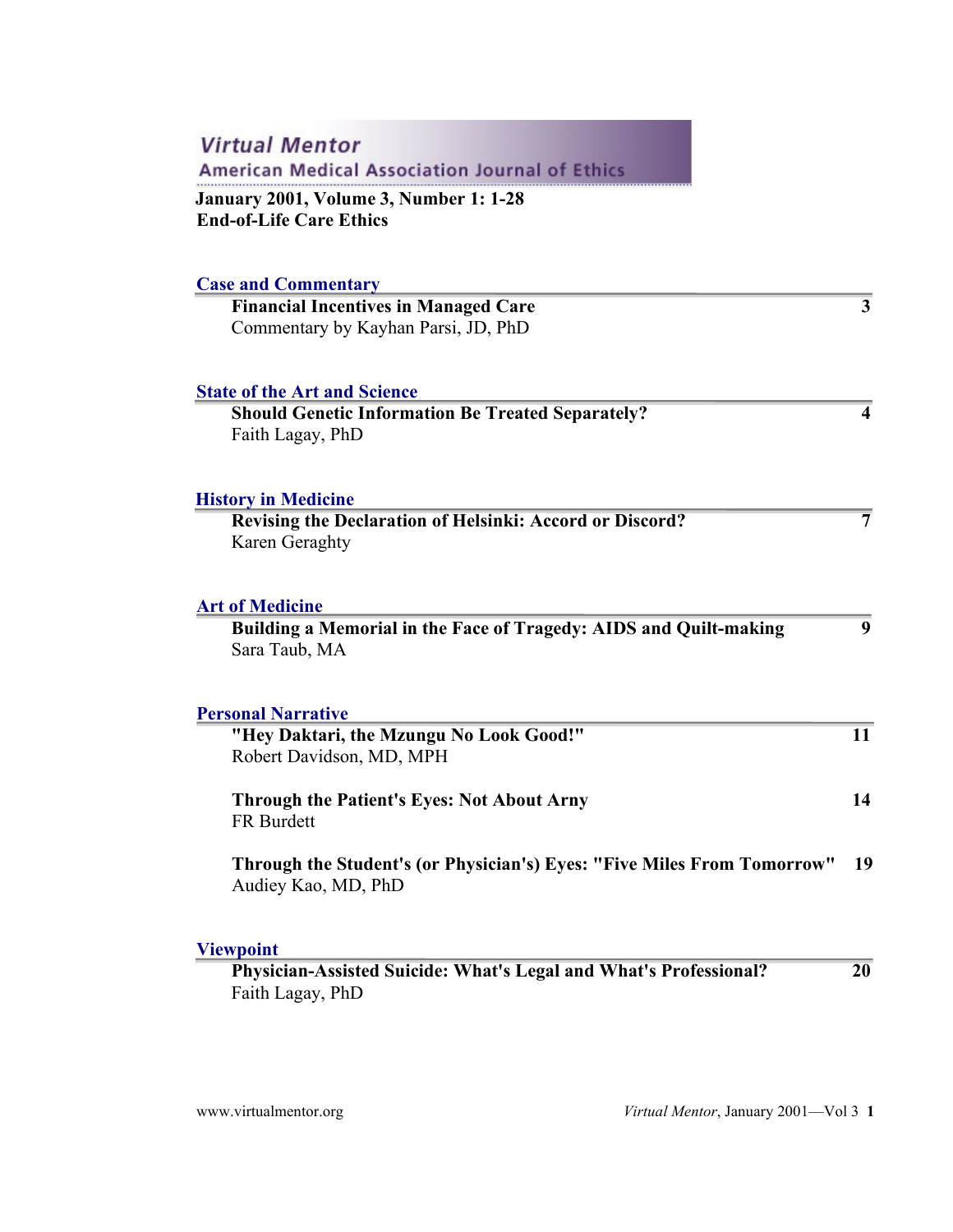| <b>Politics, Policy, and Medicine</b><br>Audiey Kao, MD, PhD                                                               | 24 |
|----------------------------------------------------------------------------------------------------------------------------|----|
| <b>Classical? Celtic Harp? Big Band? Show Tunes? What Turns You on</b><br>in the OR?<br>Faith Lagay, PhD and Sara Taub, MA | 26 |
| <b>Edmund Pellegrino, MD, Exemplary Role Model</b><br>Audiey Kao, MD, PhD                                                  | 28 |

**Upcoming Issues of** *Virtual Mentor*

February: Emotions, Student Dating, and Other Valentines March: Telemedicine April: Putting Bioethics in Perspective May: Docs Go Casual

**2** *Virtual Mentor*, January 2001—Vol 3 [www.virtualmentor.org](http://www.virtualmentor.org/)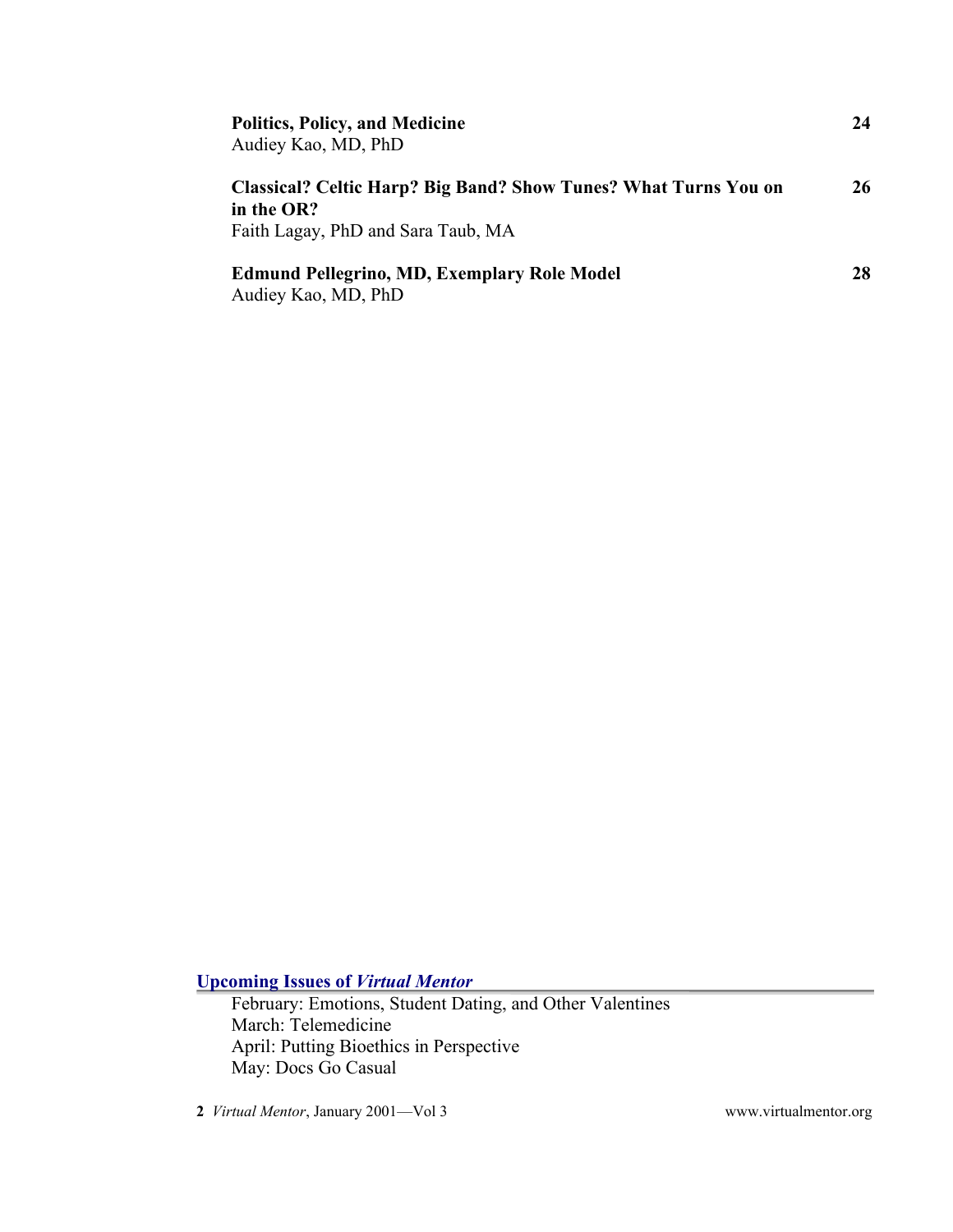American Medical Association Journal of Ethics January 2001, Volume 3, Number 1: 3.

### **CASE AND COMMENTARY Financial Incentives in Managed Care** Commentary by Kayhan Parsi, JD, PhD

### **Case**

Mr. Nelson presents to Dr. Porter's office complaining of bitemporal headaches for a couple of weeks. A medical history reveals that Mr. Nelson has been experiencing difficulties and stress in his marriage, and a complete neurological physical exam is nonfocal. Based on his evaluation, Dr. Porter believes that the headaches are stressrelated and can be managed by NSAID pain relievers and stress management. Mr. Nelson, however, believes that his headaches may have a more serious etiology and would like a CAT scan to rule out anything of greater concern. Mr. Nelson has read in the news that some health plans use financial incentives that reward physicians who save the plan money by ordering fewer expensive tests. Mr. Nelson asks Dr. Porter: "Are you not ordering the CAT scan because it is too expensive to get?"

### **Questions for Discussion**

- 1. Some have advocated that disclosure of financial incentives be considered a part of the informed consent process. Should physicians be legally required to disclose this information. See Neade v. Portes.
- 2. Beyond the legal judgment on the matter, does Dr. Porter have an ethical obligation to disclose any financial incentives to Mr. Nelson?

See what the AMA *Code of Medical Ethics* says about this topic in Opinion 8.054 Financial incentives and the practice of medicine. American Medical Association. *Code of Medical Ethics* 1998-1999 Edition. Chicago, IL: American Medical Association; 1998.

Kayhan Parsi, JD, PhD is a fellow in the AMA Ethics Standards Group.

*The people and events in this case are fictional. Resemblance to real events or to names of people, living or dead, is entirely coincidental. The viewpoints expressed on this site are those of the authors and do not necessarily reflect the views and policies of the AMA.*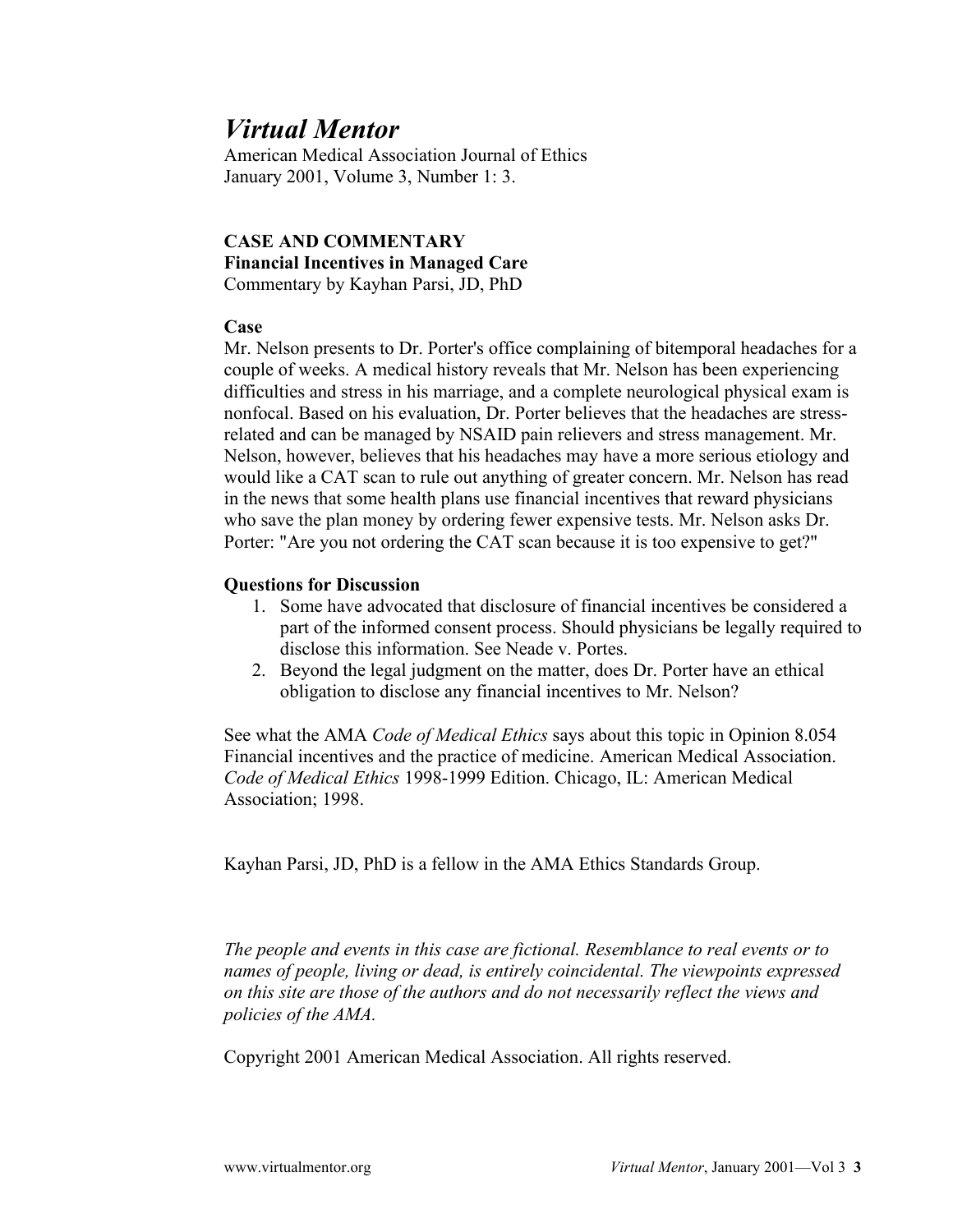American Medical Association Journal of Ethics January 2001, Volume 3, Number 1: 4-6.

### **STATE OF THE ART AND SCIENCE Should Genetic Information Be Treated Separately?** Faith Lagay, PhD

Incomplete patient charts? "Shadow" files? Though such practices sound as fishy as 2 sets of account books, federal and state legislative initiatives regarding genetic information could lead physicians to start keeping these sorts of double or shadow files. The belief that genetic information should be filed separately from other medical information and handled with special attention to confidentiality was termed "genetic exceptionalism" by the Task Force on Genetic Information and Insurance, an NIH-DOE joint working group of the Human Genome Project [1].

Ethicist Thomas Murray explains the main arguments in support of genetic exceptionalism [2]. The first points to the prophetic nature of genetic information. Whereas medical records detail the illnesses we have had and chronic conditions we now have, genetic testing can predict what we are likely to get in the future. Someone who is perfectly healthy and passes a pre-employment or health insurance physical with flying colors may be discovered, after genetic testing, to be predisposed to develop high cholesterol, breast or colon cancer, Huntington's or Alzheimer's disease. On this view, our genomes are, in the words of Murray's title, "future diaries." Genetic exceptionalism proponents claim that this prophecy should not be part of an individual's medical records. Insurance companies, on the other hand, argue that it's not fair for prospective policyholders to have information about their health that the prospective insurer doesn't have. That, they say, is like cheating at cards or signing up for home-owner's insurance when the fire truck's on the way to your house.

### **Our Genes "Inform On" Others**

A second aspect of genetic test results that sets them apart from a simple history of our illnesses, past and present, is that such results can reveal information about family members' information that they themselves may not have, may not want to have, or may not want others to have. In the case of an autosomal dominant mutation, such as that associated with Huntington's disease, presence of the mutant allele in a young adult, call him Alex, means that one of his parents likewise has the dominant allele. If one of Alex's maternal grandparents had Huntington's, then his mother has the allele and transmitted it to Alex. (If a paternal grandparent had the disease, then Alex's father transmitted the allele.) Alex's mother may have avoided testing and wishes not to know whether or not she has the mutation. Alex's positive test result, however, will confirm that she does. Not all implications for kin are this dramatic; test results can designate others as carriers, for example. Test results can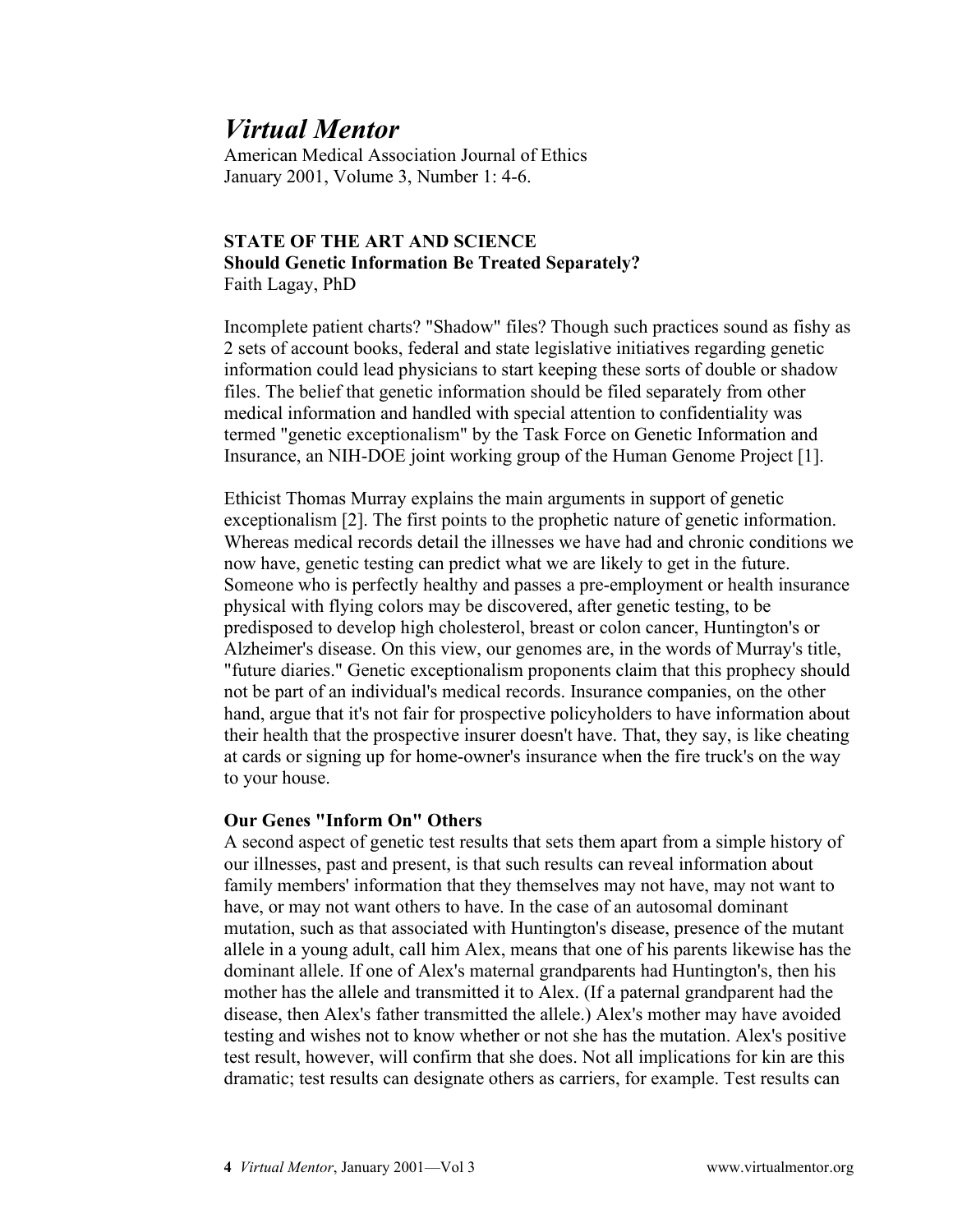also uncover an adoption or "false paternity," a misleading term that really means "false paternity claim"--the person calling himself the father is not the biological father.

### **Genetic Information Has Been Abused**

Finally, genetic exceptionalists argue that past abuses of genetic information warrant special vigilance and preventive action. They refer not only to the infamous and heinous abuses of Nazi Germany, but to marriage restriction, sterilization, and even immigration policies in the US from the second decade of this century well past mid-century. Results of genetic information might now be used, some fear, to discriminate not only against those who exhibit symptoms of physical and mental conditions such as Huntington's or Alzheimer's disease, alcohol dependency, and psychosis but also against those with a genetic predisposition or "gene for" such conditions.

#### **Genes Are Not the Sole Predictors**

Murray disagrees with the genetic exceptionalism position, reasoning that, for one thing, it relies on what he calls the "2-bucket theory of disease" [3]. This theory would divide all diseases and disorders into 2 categories: genetically transmitted illness and non-genetic illness. Such is not the case, Murray asserts. Genetic influences on, to take one example, the fortitude of one's immune system, affect how frequently one contracts common colds and the severity of those colds. Yet, no one would refer to the cold or to flu as a genetic disease. Very little about our health has no genetic component, and, at the same time, very little about our health is determined only by our genome, much less by one gene.

The attempt to separate genetic information from non-genetic information is doomed, Murray thinks. Much of a patient's family history and personal health history is genetic information, but is not labeled as such because it is not the result of genetic testing. Must physicians stop a patient in the middle of a history and switch to a different, more secure set of records when the patient begins to list the illnesses and causes of death of his parents, grandparents, and other family members?

The impossibility of disentangling genetic from non-genetic information renders most state regulations on the privacy of genetic information ineffectual because most state regulations to date require special protections for results of genetic testing only. An employer or insurance company can reject a prospect or classify him as high risk for future heart disease, cancer, diabetes, Alzheimer's or Huntington disease on the basis of family and health history that would be released to them under most current legislation. For this reason, legislation and regulations that cover all patient records (such as President Clinton's executive medical records privacy order in late December 2000) will offer a more effective approach to protection against genetic discrimination.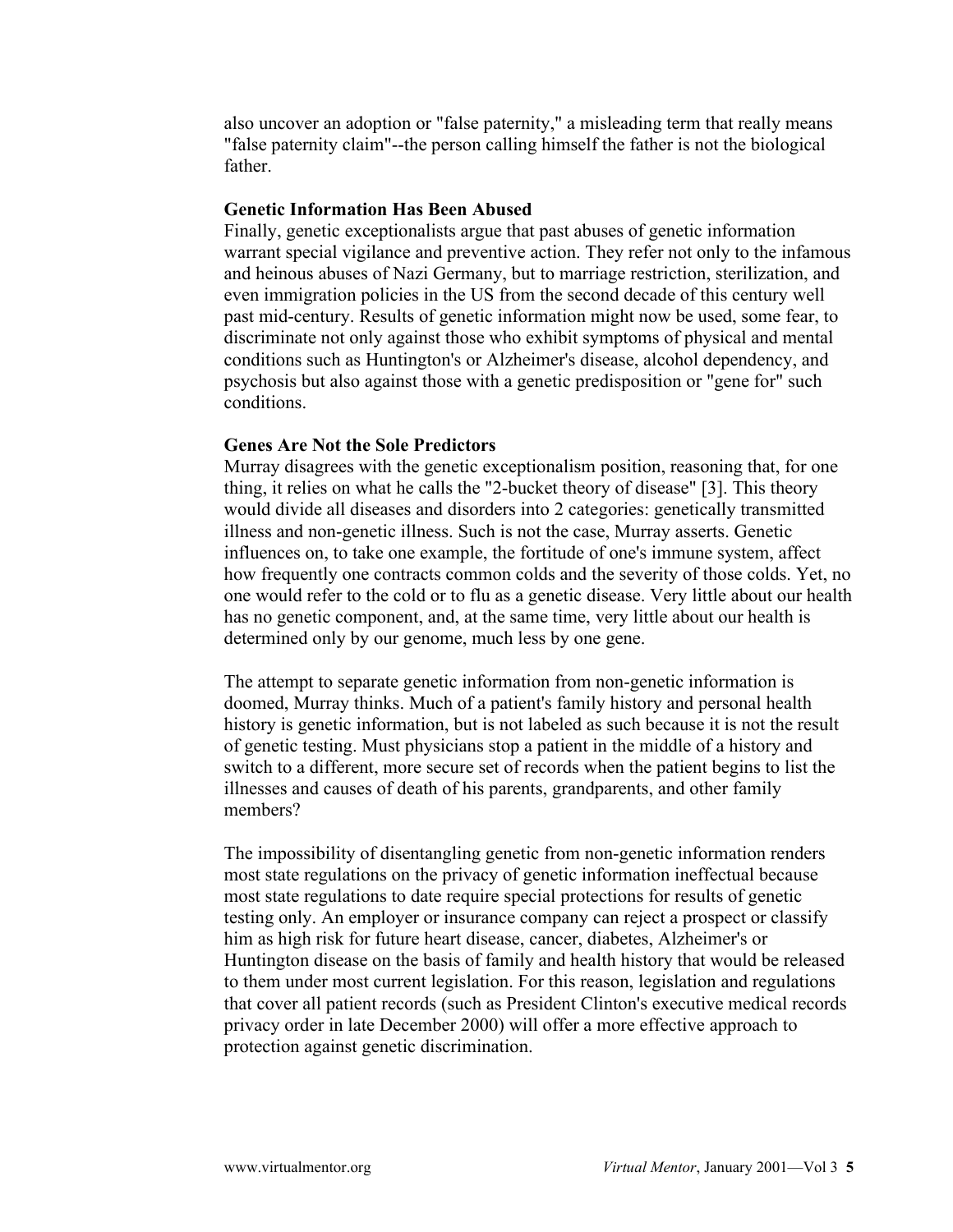### **"Genetic Exceptionalism" is Ethically Unjust**

There is also a compelling ethical reason for not acceding to the plea for genetic exceptionalism: to do so would give preferential protection to someone who contracts a disease from so-called genetic causes. There is "no good moral justification for treating genetic information, genetic disease, or genetic risk factors as categorically different from other medical information, diseases, or risk factors" [4]. If genetic exceptionalism safeguards were in place, an insurance company could not deny coverage to a woman who has a BRCA gene on the basis of that test result. Yet a woman who had not been tested or who had tested negatively could be denied coverage on the basis of family history. When someone needs medical care, Murray argues, he or she needs medical care. To say that the care will be reimbursed only if the cause is genetic, in the most simplistic definition of that term, is unjust.

For these reasons, Murray and the Task Force on Genetic Information and Insurance ultimately concluded that genetic information should not be given special protection. Rather, society must decide which third parties--employers, insurers, schools, and so on--have the right to our medical records, including family histories, and under what circumstances they may have them. Then we must enact the proper rules and regulations to see that those conditions are met and penalize violators.

### **References**

- 1. National Center for Human Genome Research. *Task Force Report: Genetic Information and Insurance*, Bethesda, Maryland: Genetic Information and Health Insurance, National Institutes for Health; 1993.
- 2. The following discussion of genetic exceptionalism draws heavily upon and summarizes Murray TH. Gene exceptionalism and 'future diaries': is genetic information different from other medical information? In: Rothstein MA, ed. *Genetic Secrets: Protecting Privacy and Confidentiality in the Genetic Era*. New Haven: Yale University Press; 1997:60-73
- 3. Murray, Genetic exceptionalism, 67
- 4. Murray TH. Genetics and the moral mission of health insurance. *Hastings Cent Rep*. 1992;22(6):12-17.

Faith Lagay, PhD is managing editor of *Virtual Mentor*.

*The viewpoints expressed on this site are those of the authors and do not necessarily reflect the views and policies of the AMA.*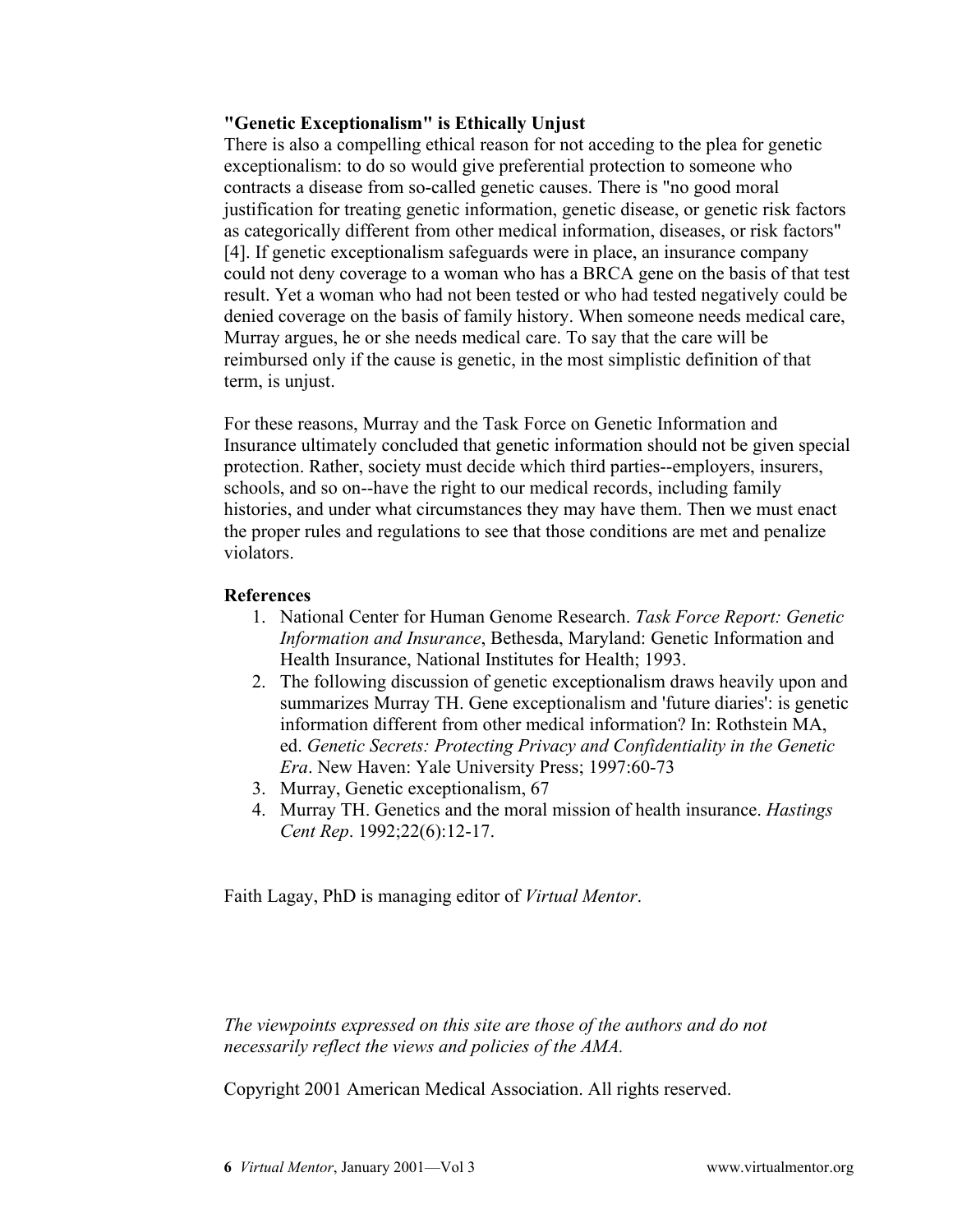American Medical Association Journal of Ethics January 2001, Volume 3, Number 1: 7-8.

## **HISTORY OF MEDICINE Revising the Declaration of Helsinki: Accord or Discord?** Karen Geraghty

The Declaration of Helsinki emerged in the aftermath of World War II as one of the guidelines of biomedical ethical conduct. The Nuremberg Code had been formulated as a response to the judicial condemnation of the acts of Nazi physicians, and did not specifically address human subject research in the context of the patient-physician relationship. In 1964, the World Medical Association adopted the Helsinki Declaration as a response to concerns regarding research on patient populations. The primary purpose of the accord was to assert the interests of the individual patient before those of society.

In October 2000, at the 52nd World Medical Association General Assembly in Edinburgh, Scotland, the Declaration of Helsinki underwent a controversial revision, unleashing a firestorm of criticism from many researchers, drug companies, and bioethicists who claim that the new recommendations unnecessarily restrict and impede biomedical research on human subjects. Proponents of the changes claim that it protects patients by eliminating unethical research where the populations, such as those in developing nations, are most vulnerable.

At the heart of the controversy is paragraph 29 of the [Helsinki Declaration,](http://www.wma.net/e/policy/b3.htm) which states that "the benefits, risks, burdens, and effectiveness of a new method should be tested against those of the best current prophylactic, diagnostic, and therapeutic methods. This does not exclude the use of placebo, or no treatment, in studies where no proven prophylactic, diagnostic or therapeutic method exists." In essence, the paragraph forbids the use of placebos as a control treatment in research studies unless no other proven treatment exists.

This language was adopted in order to curtail research trials in developing nations where the best care available to the local populations may fall far short of that in the industrialized world. Paragraph 29 is an attempt to set a universal standard of care for all patients, regardless of their geographic, political, or economic circumstances. Critics of this standard argue however, that it is necessary to recognize that developing countries cannot afford the same level of health care available in industrialized countries. Therefore, research trials, even those conducted with placebos in place of established therapies, are ethically permissible because they leave the patient population no worse off than before the research began. Advocates of the standard however, state that the reasoning of "better something than nothing"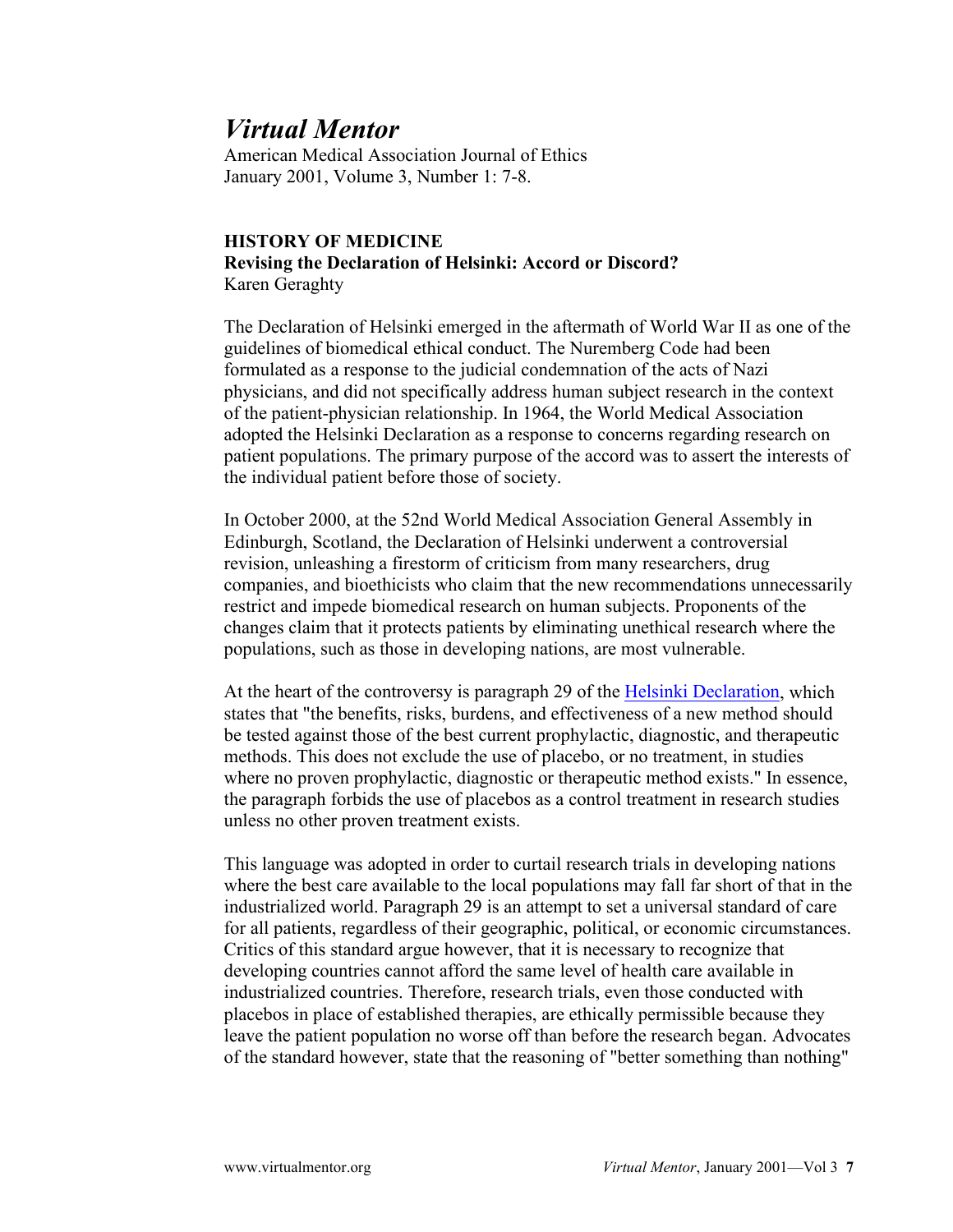basically puts the interests of society before the interest of the individual research subject, a fundamental breach in the purpose of the Helsinki Declaration.

This most recent revision in the Declaration (the document was previously revised in 1975, 1983, 1989, and 1996) is aimed at making the document relevant to today's field of medical research. As medicine becomes ever more global in its reach, the controversy regarding local or universal standards of care will continue to challenge both the interests of society and the interests of the individual patients [1-6].

## **References**

- 1. McGinn PR. In painstaking process of revising WMA's Declaration of Helsinki, every word counts. *AMNews*. January 8, 2001.
- 2. Vastag B. Helsinki discord? a controversial declaration. *JAMA*. 2000;284(23):2983-2985.
- 3. McGinn PR. World medical association adopts new research standards that puts patients first*. AMNews*. December 18, 2000.
- 4. Christie B. Doctors revise Declaration of Helsinki. *BMJ*. 2000;321(7266):913.
- 5. Rothman KJ, Michels KB, Baum M. Declaration of Helsinki should be strengthened: for and against. *BMJ*. 2000;321(7258):442-445.
- 6. Woodman R. Storm rages over revisions to Helsinki Declaration. *BMJ*. 1999;319(7211):660.
- 7. Nuremberg doctor's trial: declaration of Helsinki. *Br Med J.* 1996;313:1448-1449.

Karen Geraghty is a fellow in the AMA Ethics Standards Group.

*The viewpoints expressed on this site are those of the authors and do not necessarily reflect the views and policies of the AMA.*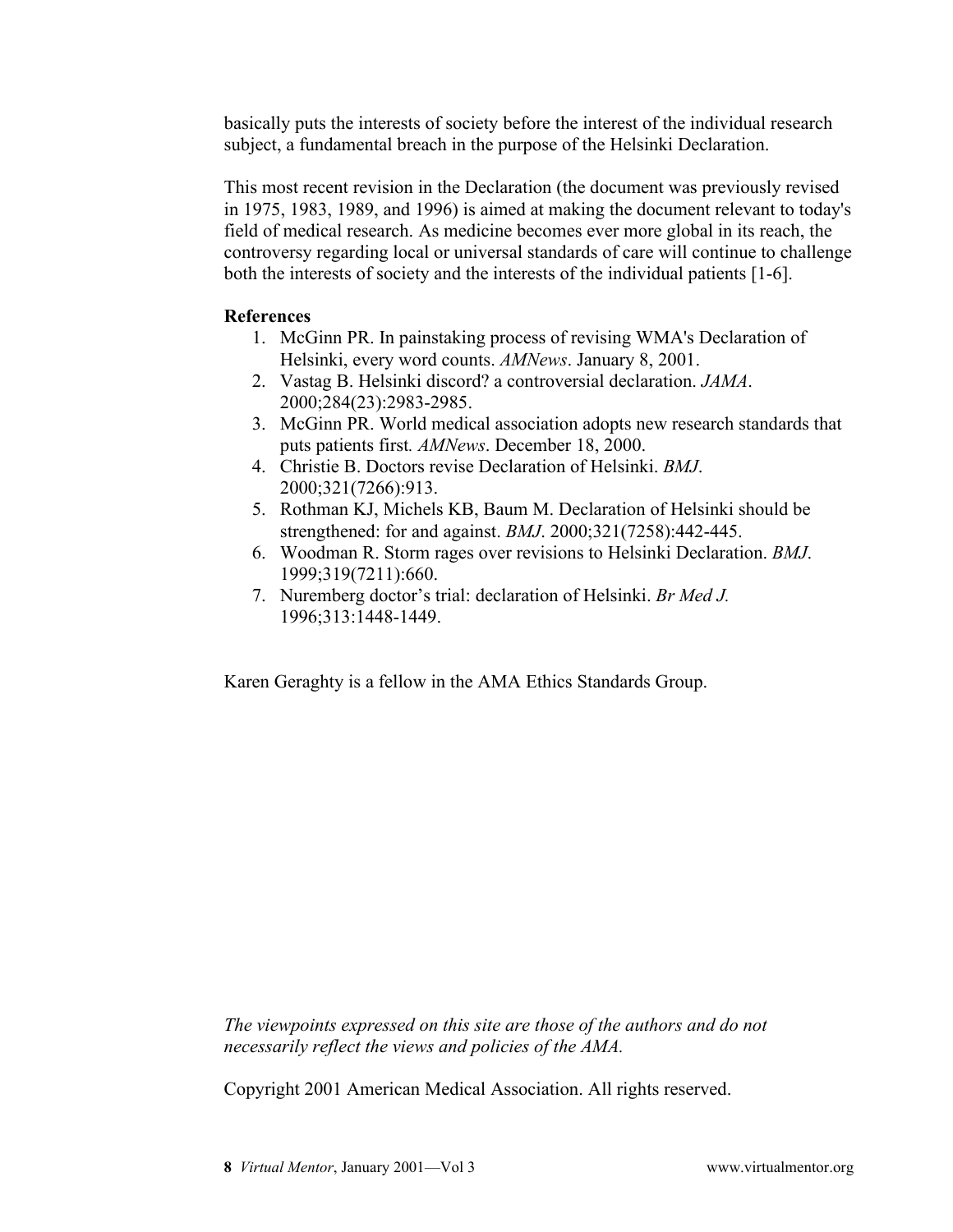American Medical Association Journal of Ethics January 2001, Volume 3, Number 1: 9-10.

#### **ART OF MEDICINE**

**Building a Memorial in the Face of Tragedy: AIDS and Quilt-making** Sara Taub, MA

With its upward of 44,000 individual panels and 83,000 names that span more than 720,000 square feet, the Names Project AIDS Memorial Quilt, of which this month's image constitutes a segment, is the largest community art work initiative in the world.

The project was conceived of in 1987, by a small group of strangers in San Francisco, to document for posterity the stories of friends and loved ones, whom AIDS had claimed. They provided the first quilted panels -- pieces the size of an average human grave, 3 feet by 6 feet - to celebrate the lives of persons dear to them, before inviting others around the country and the world to contribute to the work. The age-old tradition of quilt-making offered a creative means to bring grieving people together to tell stories and share company, in an effort to remember and heal. A quilt is, after all, a symbol and source of comfort and warmth.

What started off as an effort to remember the stories of people who had fought a battle with AIDS developed into a novel form of memorial, one that extends beyond its physical size, as the most recognizable symbol of the AIDS epidemic. Today the quilt plays an important role, in addition to its memorial function, as an educational tool and a unique work of art.

"Not all battles are fought with a sword," reads the slogan of the quilt, which highlights its efforts to help bring an end to AIDS through set goals. As the largest collection of information ever assembled about the effect of a disease, the quilt, which travels across the world, has helped to increase public awareness about the AIDS epidemic and its enormity. It has assisted with prevention of HIV through education and served to raise funds for AIDS service organizations within various communities.

As a work of art, the Quilt Project uses an array of materialsAR (legos, keys, wedding rings, cremation ashes are just a few) and mediums (panels often come accompanied by documents which are cataloged) to narrate the popular culture of the past several decades and of the present. Individual panels of the quilt may be searched by name or by block number. Tragically, indeed, the story is still being written, as reflected by the continued growth of the quilt.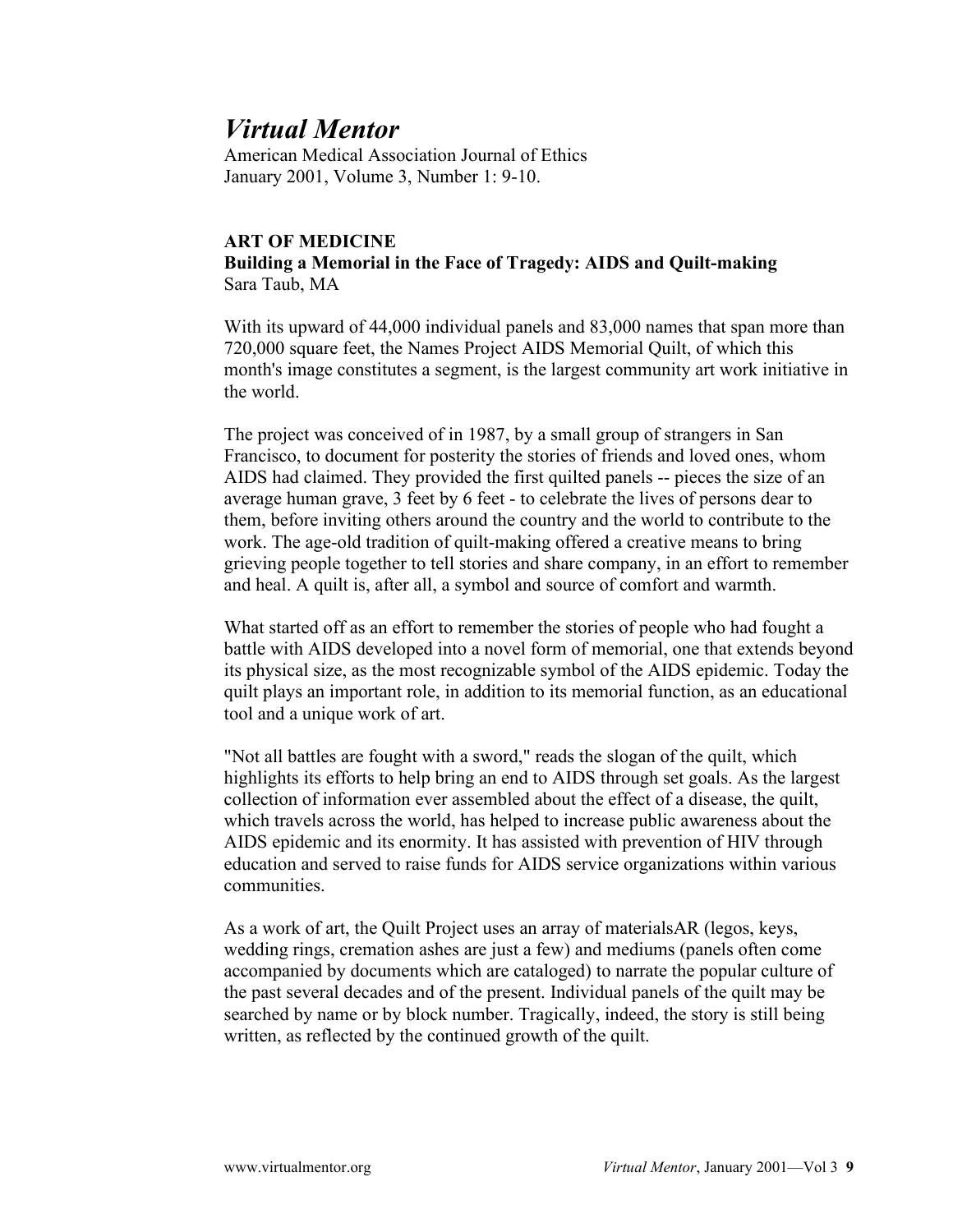Sara Taub, MA is a research associate in the AMA Ethics Standards Group.

*The viewpoints expressed on this site are those of the authors and do not necessarily reflect the views and policies of the AMA.*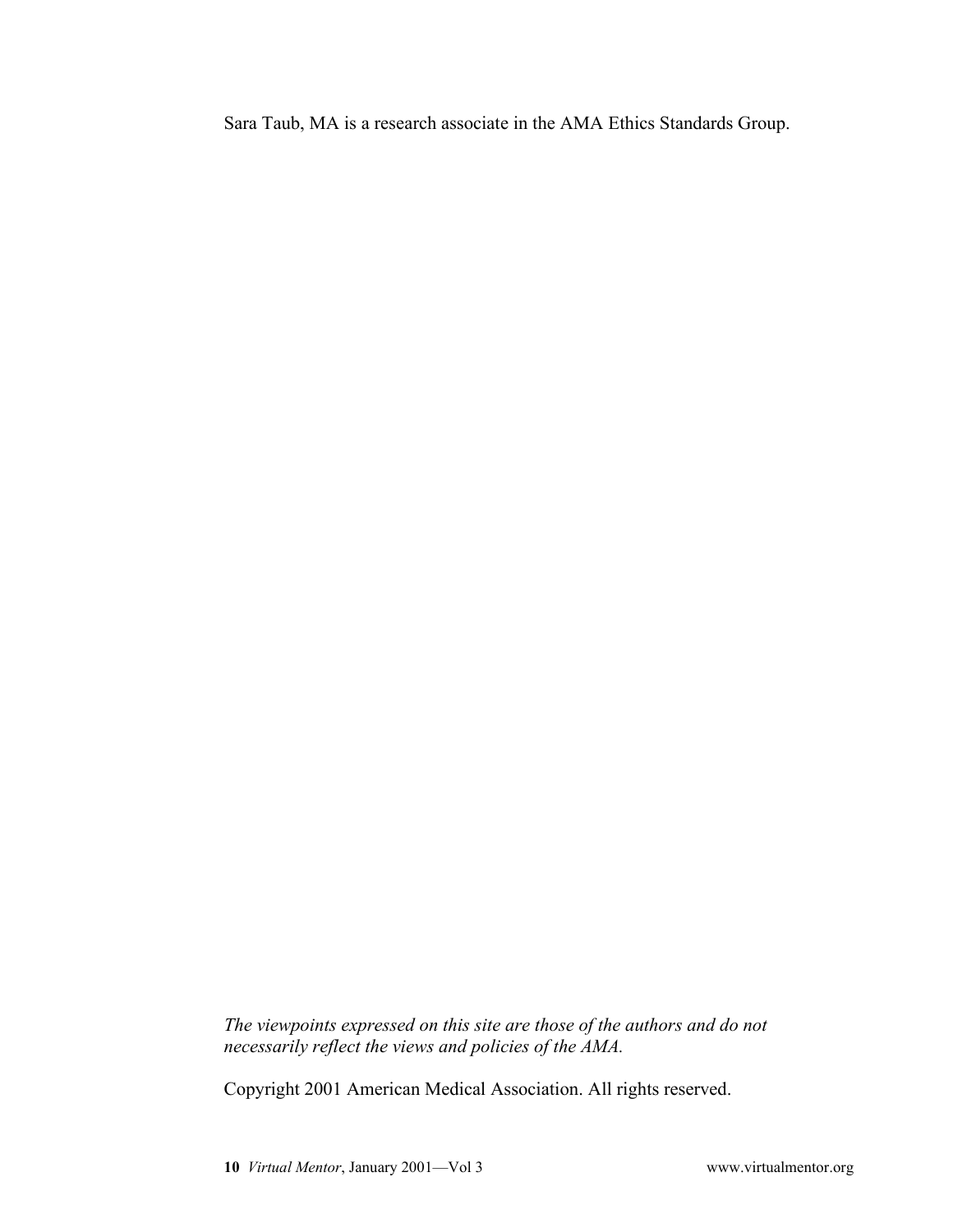American Medical Association Journal of Ethics January 2001, Volume 3, Number 1: 11-13.

### **PERSONAL NARRATIVE "Hey Daktari, the Mzungu No Look Good!"** Robert Davidson, MD, MPH

This static-filled telephone call from a park ranger started an incredible chain of events. The mzungu, (roughly translated as European), turned out to be a 27-yearold Peace Corps volunteer who was working in a national park in Malawi. We immediately started planning how to transport him to the medical unit in Lilongwe. The first leg of the trip was in a park ranger truck that met the Peace Corps Land Rover on the highway. When he finally got to the medical unit, his blood pressure was 80/40, his pulse, rapid, and his temperature, 40.1 C. Following re-hydration, he perked up a bit and we awaited lab studies, suspecting malaria. When the results came in we were stunned. Trypanoso-miasis, probably Trypanosoma brucei rhodesiense, was the diagnosis. Following a rapid review of Trypanosomiasis in my tropical medicine book, we quickly decided that we could not handle this in Malawi. We arranged for an air ambulance flight to South Africa where he was admitted to the ICU and started on suramin. His lumbar puncture was negative for CNS involvement that would have indicated adding arsenic, as suramin does not cross the blood brain barrier in adequate amounts. I have never treated anyone with arsenic, but it does not sound like something fun to do. As I write this, the volunteer is out of the hospital and doing well.

#### **Avoiding an Epidemic**

The next step in this saga was a phone call to the ministry of health who informed us that Malawi does not have Trypanosomiasis anymore because they had undertaken an eradication program two years ago. Well the bugs won again; five more cases were diagnosed in the same park area, all in Malawians. There are known tsetse flies in a number of areas in Malawi and neighboring Tanzania. There is no immunization against the protozoan parasites they carry. So we were faced with what to do with the other volunteers in the area. Thanks to modern communication, we were able to call for advice from the Peace Corps Headquarters and set up a plan for selected removal of some volunteers in known tsetse fly areas. So far, no additional cases in volunteers have occurred. However, we receive daily calls from volunteers who have been bitten by something and are worried they have African Sleeping Sickness.

### **Reflecting on the Incident**

As I look back on this case, several things stand out. First is the issue of emergency transportation. There is no 911 system. It is rare to even find an ambulance outside the major cities. We recently went to see a reported new ambulance in Madagascar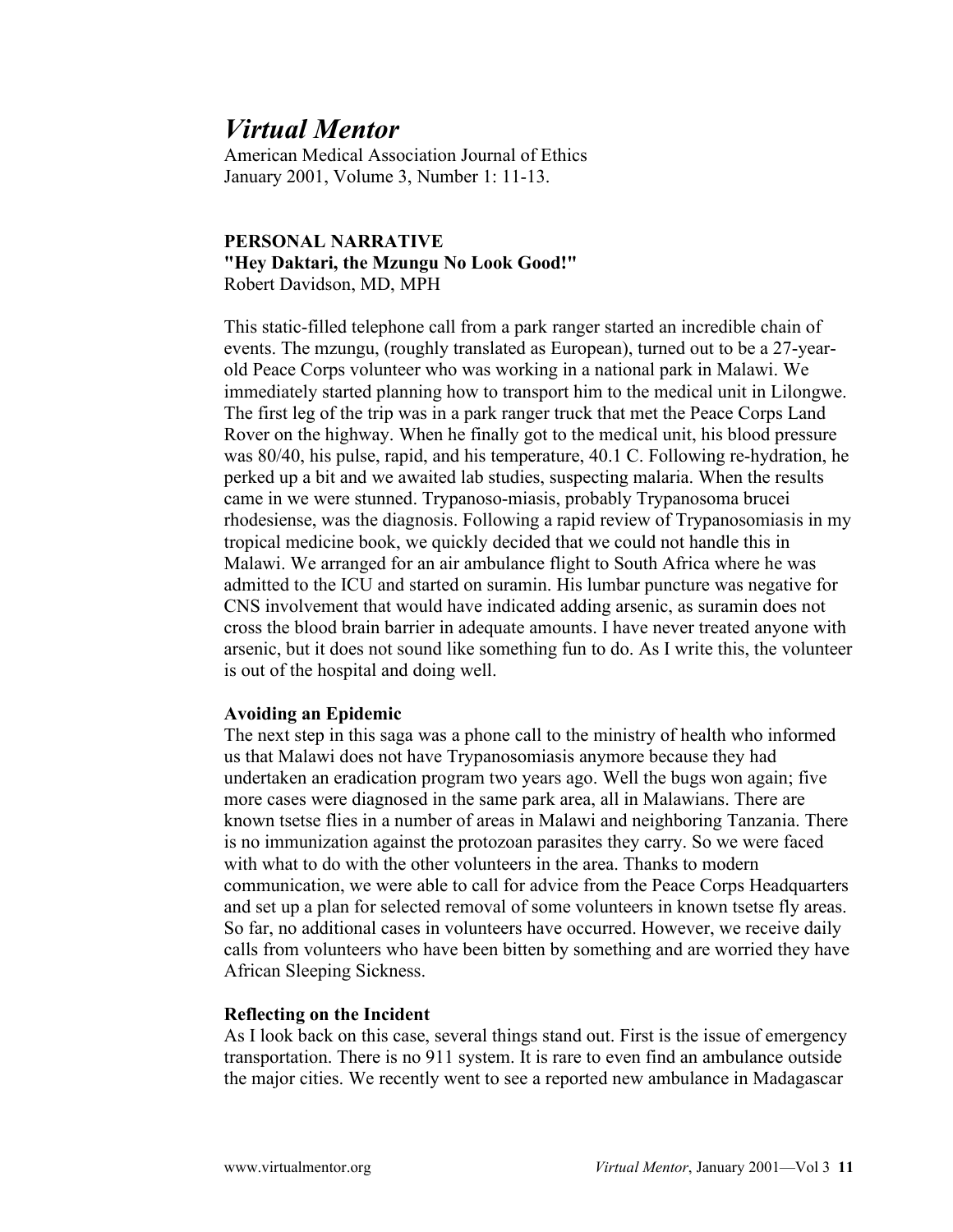that turned out to be a mini-bus with a litter. There was a driver and an attendant with no training. "But daktari, he is real strong." Earlier, I sat with a volunteer with acute appendicitis driving over rutted dirt roads in a vehicle with shocks that had long ago given up. I felt each jolt and knew he was suffering. I had no idea if this jostling was more likely to produce a perforation but sure hoped not. With the financial resources we have as a US agency, we can access air ambulances that are quite good. These are a godsend, as the in-country medical care resources in a place like Malawi are fairly primitive. There are some great doctors, but they just do not have the medicines, facilities or support necessary to care for really sick patients. I do feel a little guilty that we can fly the volunteer to an ICU in Pretoria when this is far beyond the finances of most Africans. However, I also realize that if the finances were available, they would be better spent on basic health supplies and initiatives, not air ambulances and ICUs.

#### **Remembering the Basics**

The second reflection was on tropical diseases. I flashed back to my parasitology course at the Indiana University School of Medicine. I remember saying to myself that I just had to memorize this stuff for the exam, since I would never see these bugs in patients. Like so many other things I knew as a medical student, I was wrong. However, I have found that it is not as hard as it sounds to take care of cases like this. The basic principles are the same. You need to deal with things like shock and dehydration. Once the patient is stabilized, you have time to look up these different diseases and read how to treat them. With access to the Internet and telephones, knowledge about tropical illnesses is readily accessible. Whose Lifestyle Is Unhealthy?

The third reflection concerns my admiration for the Peace Corps volunteers. Most volunteers complete their service with nothing more than an occasional bout of diarrhea. However, they live in remote villages often without electricity. They use pit latrines and rig up outdoor sun heated showers. They boil and filter the water they carry in buckets to their houses. They buy their produce at the village market and soak it in a chlorine bleach solution before cooking, as night soil [human feces] is the standard method of fertilization. They are constantly exposed to all kinds of parasites and viruses. They self-treat as much as possible with a medical kit supplied to them and a copy of "Where There is No Doctor." Yes, they do get diarrhea, URIs, various skin infections, both bacterial and fungal, and lots of anxiety symptoms. However, overall they do remarkably well and almost always return home healthier than when they came. Maybe the real message is the unhealthy lifestyles too many of us fall into in the United States.

Well, enough for this month. Daktari Bob signing off.

Robert Davidson, MD, MPH is professor in the Department of Family and Community Medicine at University of California, Davis, where his interests include both rural health and the organization and financing of health care systems. In the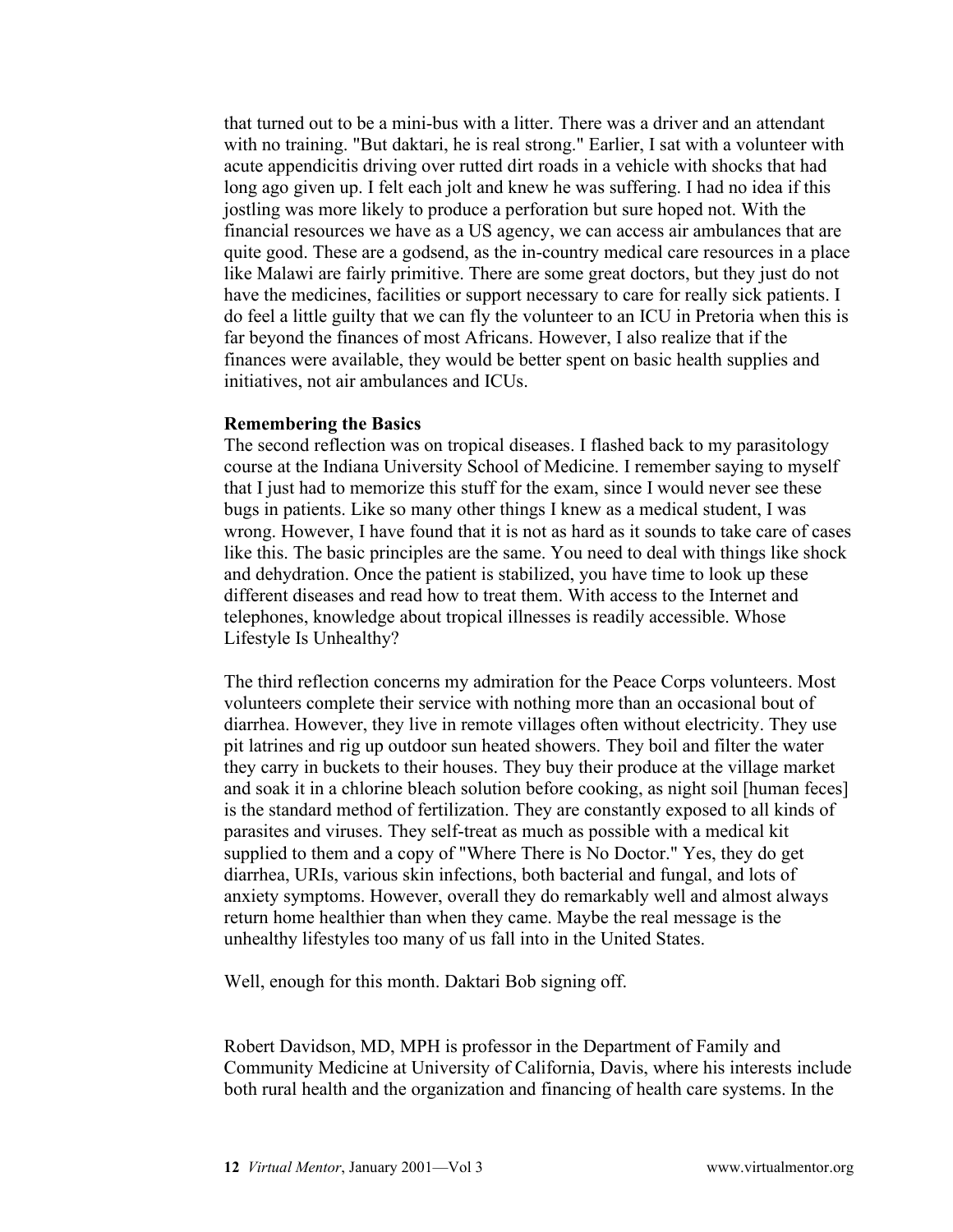past few years, he has served as both the Director of Rural Health and earlier as the Medical Director of Managed Care for the UC Davis Health System. *Out of Africa* is an on-line journal of his odyssey in the U.S. Peace Corps as the area Medical Officer in Eastern Africa.

*The viewpoints expressed on this site are those of the authors and do not necessarily reflect the views and policies of the AMA.*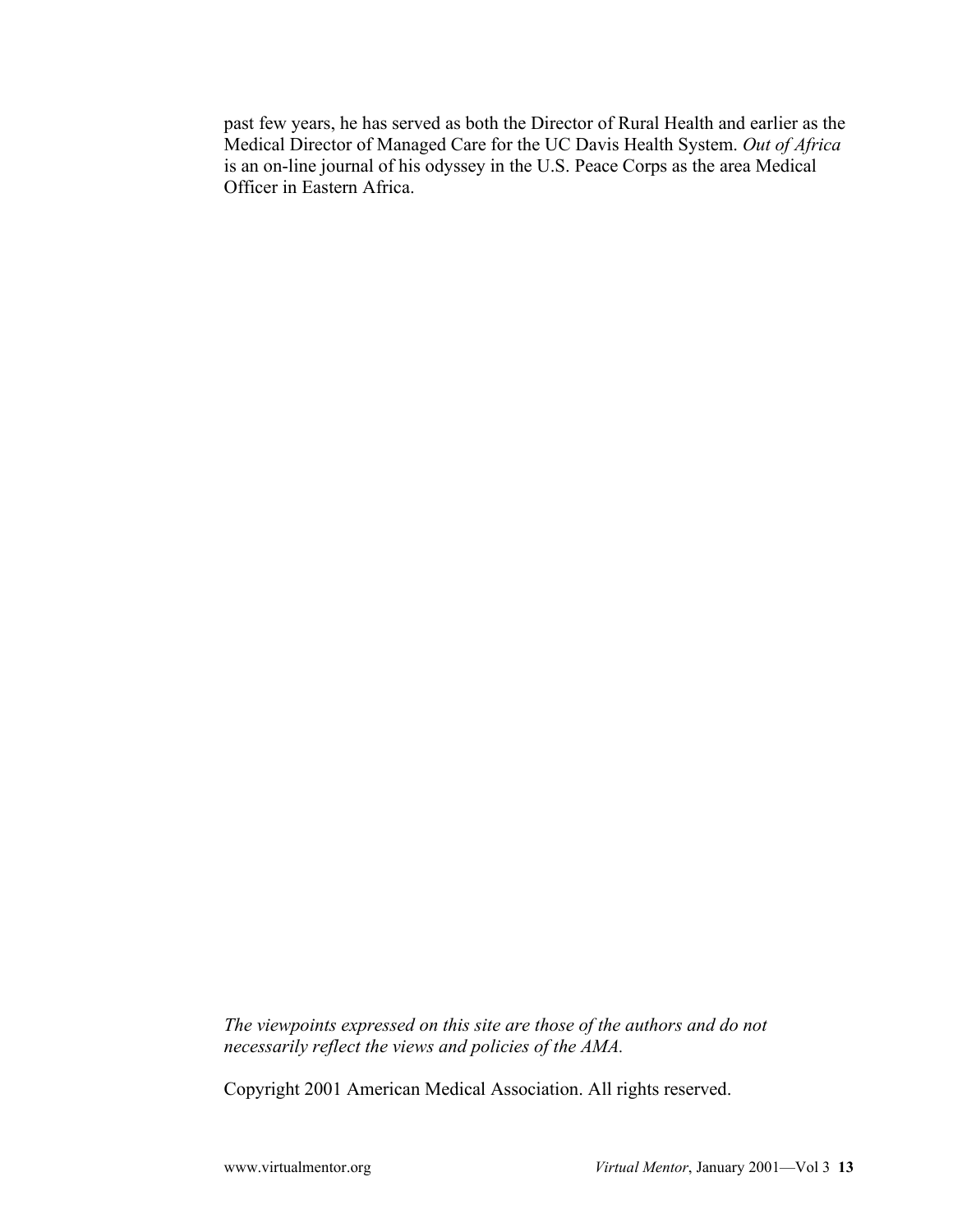American Medical Association Journal of Ethics January 2001, Volume 3, Number 1: 14-18.

## **PERSONAL NARRATIVE Through the Patient's Eyes: Not About Arny** FR Burdett

Two short, plump, almost identical, fifty-ish nurses--one on each side--fuss over me, inserting IV's in both arms, making asides to each other about "these new needles," which they seem not to have used before.

The lines finally in place, there is a collective sigh from all three of us before they gather up the wrappers, cotton balls, and pieces of tape and prepare to exit. But first one asks, "Have you met Arny yet?" anxious to find out before leaving my room.

"Not yet."

"He should be here soon," from the other as they titter out of the room.

When the door closes I take a deep breath; I hear myself exhale. Theirs was not the first innuendo concerning Arny. I already know "Arny *always* watches ESPN." I reach for the TV control being careful not to dislodge the lines. Then I start flipping through the channels just to be watching something besides ESPN when Arny gets there.

After fifty-six hospital channels I give up, turn off the TV, and lay back and close my eyes, reconsidering my decision to volunteer for this six month study of the "Effects of Testosterone on Elderly Men over Sixty"--a title I find both redundant and unflattering. This is the first of three hospitalizations when I will contribute samples of thigh muscle to science in exchange for a total of \$150 and whatever effects bi-weekly injections of testosterone--or placebo--might have.

Arny will infuse me, cut me, remove little pieces of me, draw any number of tubes of my blood. In short, I will entrust my life to this man on three different occasions- -or quit the study.

I'm not going to like Arny; I already don't. I've surmised he represents everything I dislike-- General Patton, John Wayne, the military industrial complex, the Christian right, jocks--just about all of it.

He enters. Military flat top. Introduces himself. Shaggy military flattop. Do I mind watching ESPN? About forty. Pops open a Diet Coke. He doesn't need the caffeine.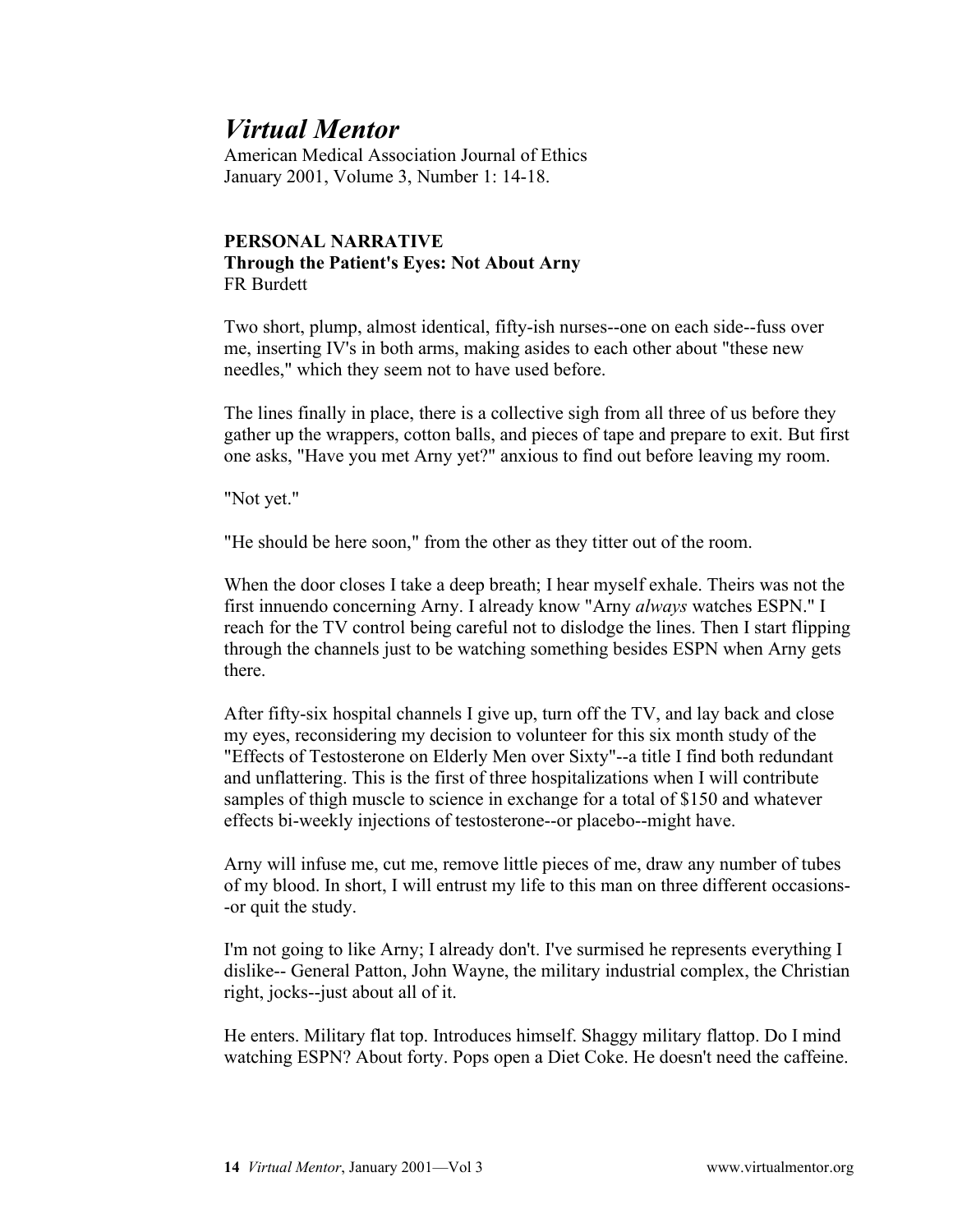Hums the ESPN theme. Slender but very large biceps and shoulders. Examines my legs before selecting one. Probably used steroids.

It may not have been like that. I don't really know what happened first when Arny walked in. There probably wasn't a truly definable "first." Arny happened all at once and I try to reconstruct. In fact, he isn't alone. A colleague and technician have accompanied him, been introduced, and are also preparing for the procedure but I've only seen Arny.

We watch ESPN. I don't say, "I'm not a jock. I don't follow sports." Arny critiques the clips from the previous night's games, recognizes and relives clips from prior games and prior seasons with the excitement of a professional commentator. He keeps humming the theme.

"You're not allergic to lidocaine, are you?" he interrupts himself.

"Is that novocaine?"

"Exactly."

"Never have been."

Arny continues: "You're going to feel a little stick. Tell me if I hurt you. There's no reason for you to hurt. Lidocaine's cheap."

The consent form explained that amino acids, fatty acids and glucose will be infused through the catheters in the arm. Two one-hour infusions of Indocyanine green through a vein in the leg will measure blood flow. Two incisions will be made in the thigh during the course of the day from which three pea-sized samples of muscle will be taken using a biopsy needle.

"How's the book?" he refers to a paperback from *The New York Times Advice, How-To and Miscellaneous* list laying on the stand by the bed.

The book is trite. I'm embarrassed that he thinks I'm reading it. "Well it's okay for something like this--you don't have to concentrate."

"That's about what I thought."

That's about what I thought he'd think.

I lied. I'm not prepared for him. Being prepared for Arny is not as simple as just disliking him. I'm intimidated. I care about what he thinks.

On ESPN a basketball player in what Arny calls "a three thousand dollar suit" doesn't pay child support for several children from as many relationships. Arny is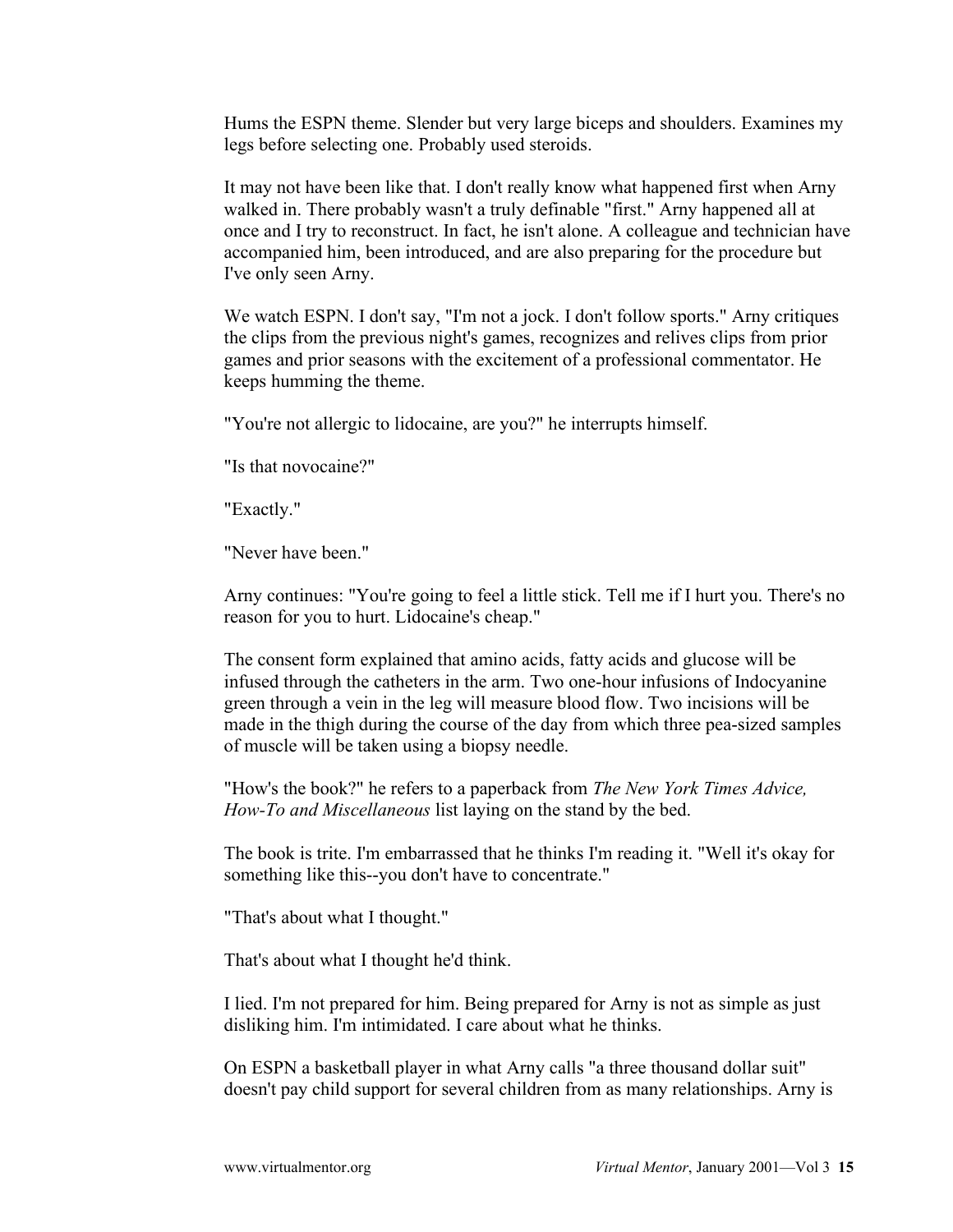offended. I venture, "Fifteen and sixteen year old fathers that I work with want kids because they want to have somebody."

"That's kind of sad." Not quite the response I would have expected from Arny.

"How lucky we are to have had the kind of upbringing we had." He doesn't know about my upbringing but I don't challenge him. Then, "Are you warm enough without a shirt?"

I am lying spread-eagle on the bed, naked except for a sheet pulled like a loincloth between my legs. I look at the tangle of plastic tubes, bags, and machines attached to each of my limbs. "No, I'd like to put one on right now," I say using my best sarcasm.

"We can do that."

"Just kidding, Arny. I'm okay." But I wonder how he would have done it.

I tell Arny how I've willed my skin to the burn center where he works; take them whatever money I find during my walks; how the receptionist is thrilled when I walk in with a Ziploc bag of beat up coins to make my anonymous contribution. I go on to say that I've considered volunteering there, but am not sure I could handle seeing kids who've been burned so badly. Arny replies that they get most of their skin from cadavers and that most of the kids seem to accept their lot in life; he doesn't encourage me.

I become absorbed watching him. He's good at what he does, has high standards, and is a demanding taskmaster. It shows in the relationship with Missy, his junior colleague. I notice she uses sarcasm to deal with him too. She tells me, "I was the only girl in the family with four older brothers. They hired me because they thought I could hold my own with Arny."

Arny is clearly bored whenever there is a lull in activity. Even ESPN doesn't hold his interest. Some of the stories are being repeated. "This is the third time for some of this stuff--did you notice that, Arny?" Missy encourages me with a chuckle.

Arny cedes control of the remote. Other channels are covering the Seinfeld finale scheduled for that night. "Seinfeld's whiny. They're all losers," says Arny. "Kramer's the only funny one."

"Kramer? He'd only slide into my apartment one time." I hadn't thought of Seinfeld as a loser. Or Elaine. Now I wonder what Arny sees that I don't.

When the team breaks for lunch, Missy leaves a banana on the stand by my book. My lunch drips slowly into the tubes in my arms. But I forget about the banana as I concentrate on urinating into a plastic bottle without turning over and pulling out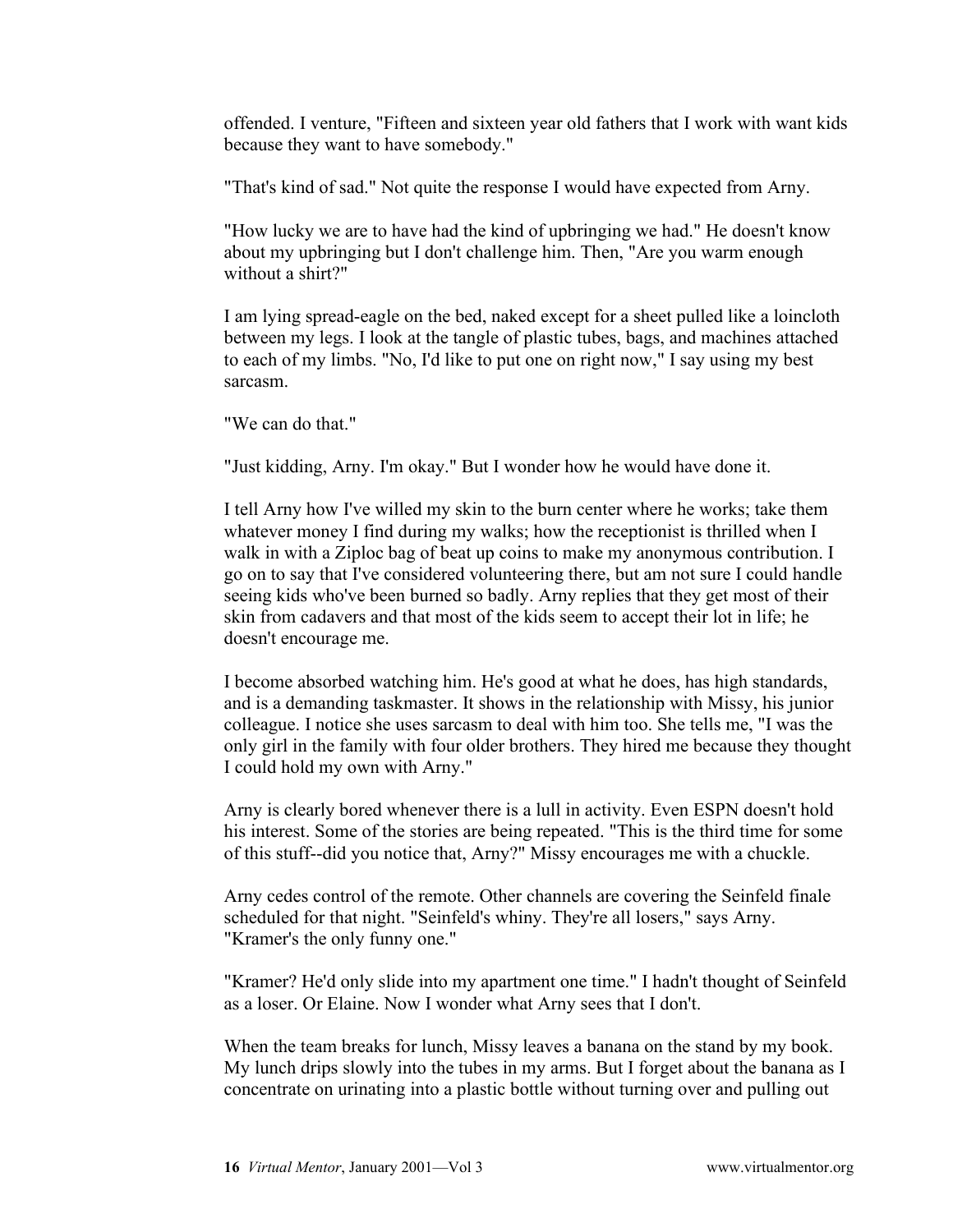the lines. I hang the bottle back on the rail on the side of the bed, turn out the light and pull up the sheet the best I can. The room has cooled since the other three left.

I'm embarrassed now that I've needled Arny all morning about everything I could come up with from being type "A" to a few barely noticeable gray hairs. I even asked him how everything is *tomorrow* when his mind seemed to be racing somewhere way ahead of the rest of us. I don't have much time for remorse; they come back early. Missy tells me, "I carpool with Arny. If I'm not at least five minutes early that's late to him."

Arny isn't as big as he seemed when he came in this morning. Thin--except for his arms and shoulders--not very tall. Has dimples--multiple.

"Your feet feel cold."

"I'm fine, Arny."

The afternoon's procedures aren't much different from the morning's--more blood samples, more lidocaine, more biopsies. I learn more about Arny--helicopter pilot, colonel, Harley rider, jock--but not John Wayne. Still impressive to watch, very bright, caring. You have to admire him. Damn. I have to admire him.

"How dare you?" My blood has clotted in the arterial line. Arny is uncharacteristically quiet until he gets it flowing again and gets his final sample. Then, "In just a minute, you can see my work of art."

Closing up, he tells me "You've got tough skin. I can get the needle in but I can't get it out the other side."

"I've worked hard on my tough skin, Arny," I say under my breath.

The banana is still sitting on the stand beside the bed--too speckled for Missy since it's sat out all day. Arny peels it part way then holds it out for me. I break off half. Kind of a communion.

"Arny, I've enjoyed it." A funny way to say what I'm feeling. He laughs it off.

They leave. I eat. I go home in an hour. The stitches come out in a week. The scars fade but not the experience. I like Arny.

FR Burdett walks the seawall and writes in Galveston, an island off Texas, in the Gulf of Mexico.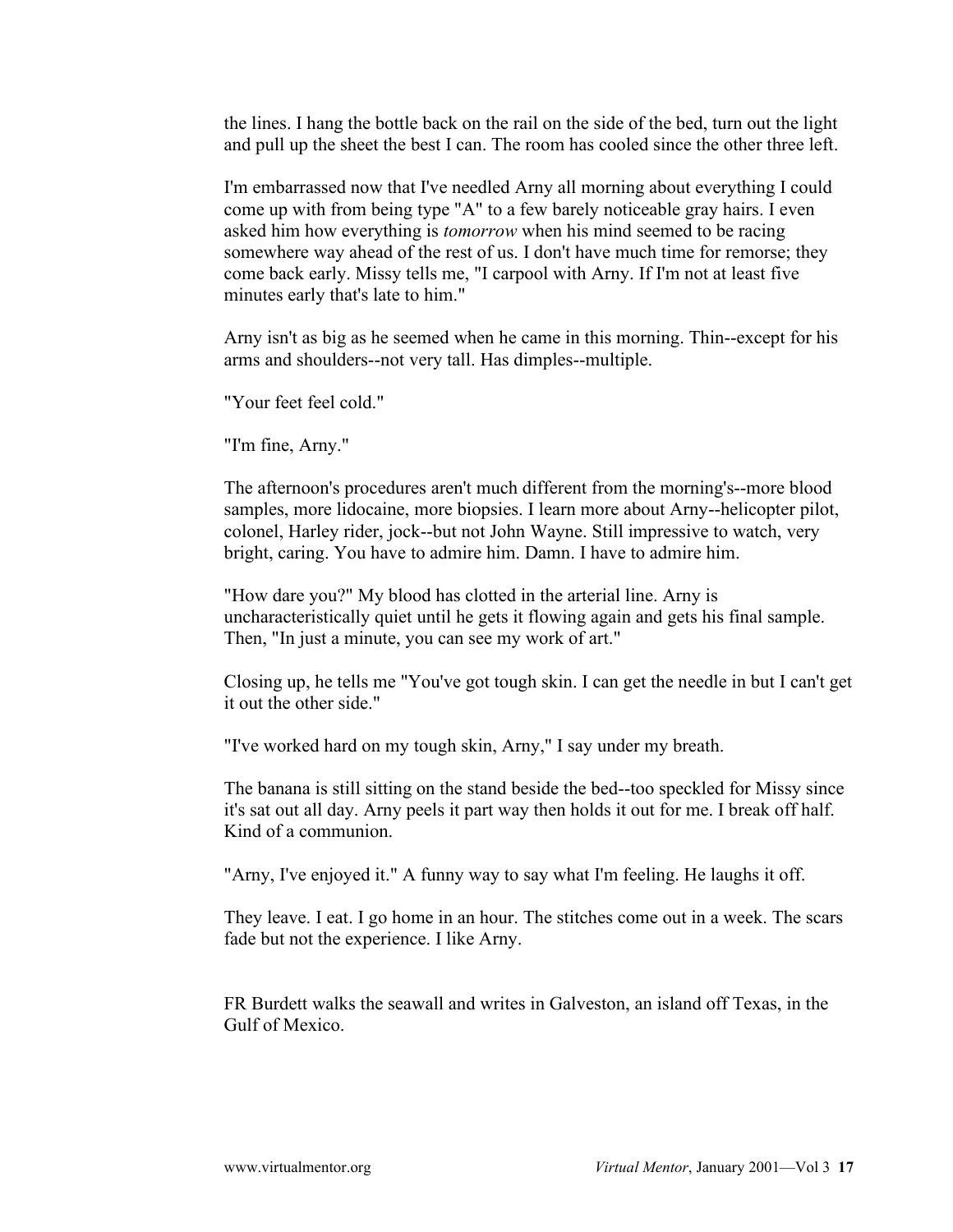*The viewpoints expressed on this site are those of the authors and do not necessarily reflect the views and policies of the AMA.*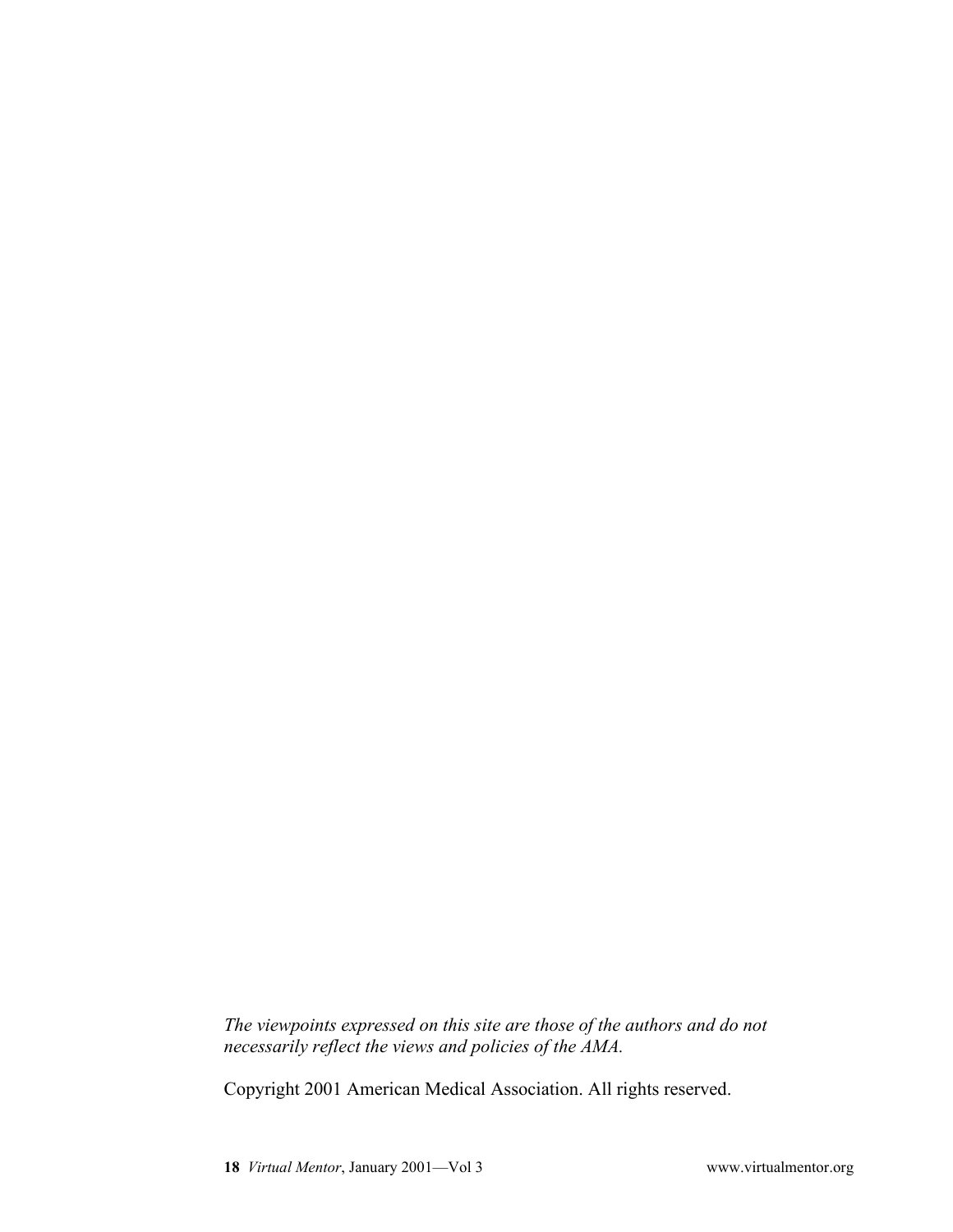American Medical Association Journal of Ethics January 2001, Volume 3, Number 1: 19.

### **PERSONAL NARRATIVE**

**Through the Student's (or Physician's) Eyes: "Five Miles From Tomorrow"** Audiey Kao, MD, PhD

*"More people have attempted to climb Mount Everest than have visited here longer than 72 hours-- allowing a unique hybrid of Siberian and Inuit tradition to flourish under the radar of the Western world. The resulting population is genetically and culturally distinct from any other in the world."*

Shah S. Five miles from tomorrow. *JAMA*. [A Piece of My Mind] 2000;284:1897- 1898.

When Virtual Mentor linked to this essay in January 2001, we believed it to be a factual account. However, the essay's authenticity has since been challenged by the author's clinical prefect, Dr. Michael D. Swenson. For more information about the disputed case, see Dr. Swenson's August 2001 letter to *JAMA*:

Swenson, Michael D.; Shah, Shetal I. A Story About Suicide in the Arctic [Letters]. *JAMA*. Aug 2001;286:919.

Audiey Kao, MD, PhD is editor in chief of *Virtual Mentor.*

*The viewpoints expressed on this site are those of the authors and do not necessarily reflect the views and policies of the AMA.*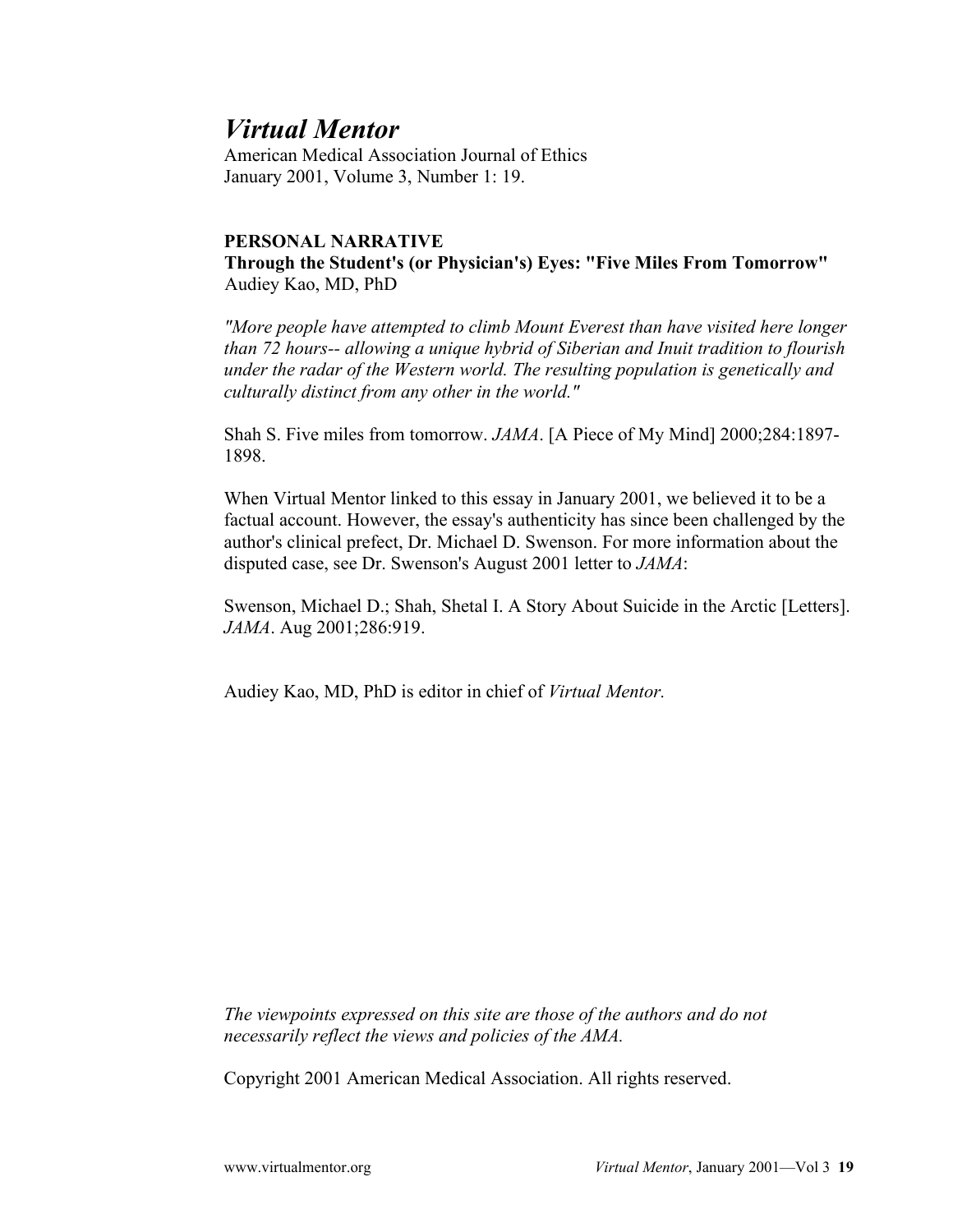American Medical Association Journal of Ethics January 2001, Volume 3, Number 1: 20-23.

### **VIEWPOINT Physician-Assisted Suicide: What's Legal and What's Professional?** Faith Lagay, PhD

Physician-assisted suicide claimed front-page status again as the year 2000 drew to a close. In late November, the Dutch Parliament approved a bill legalizing euthanasia and physician-assisted suicide, making the Netherlands the first country to do so formally. Earlier that month, US voters in Maine considered legalizing physician-assisted suicide in their state. Question One on their referendum ballot asked succinctly and in plain English: "Should a terminally ill adult who is of sound mind be allowed to ask for and receive a doctor's help to die?" Maine voters said "no" (meekly) by a vote of 51.5 percent to 48.5 percent.

Supporters on both sides of the question campaigned heavily in Maine. Those opposing the practice advanced 2 chief arguments: (1) legalizing physician-assisted suicide will cause pressure on terminal patients who fear their illness is burdensome--physically, emotionally, or financially--to their families or caretakers and, (2) as Maine Medical Society's executive VP Gordon Smith put it, "physicianassisted suicide goes against 2,000 years of medical ethics" [1]. Smith has a point. The current version of the AMA's 150-year old Code of Medical Ethics prohibits physician-assisted suicide in the same strong language it uses in prohibiting physician involvement in euthanasia. In opinion E-2.211, "physician-assisted suicide is fundamentally incompatible with the physician's role as healer, would be difficult or impossible to control, and would pose serious societal risks."

That a state can legalize physician-assisted suicide, as Oregon has in fact done, highlights the difference between what's legal and what's ethical; what the state *allows* residents to do and what members of a given profession, in this case medicine, believe they *ought* to do. Though a state may legalize physician-assisted suicide--or abortion, or capital punishment, for that matter--it cannot force doctors who oppose the practice on grounds of professional ethics or from personal beliefs to participate. In Oregon, the legal right to seek a physician's help in ending one's life went into effect in 1997. An assessment of how the legal right was exercised during 1998 found that, of the 15 patients who committed suicide with the help of physicians, 6 had been refused initially and had consulted doctors until finding one who would agree to help [2].

### **Why Some Physicians Help**

Most terminally ill patients who wish to commit suicide want to do so by medical means, nonviolently, out of respect for themselves and others. Yet medical suicide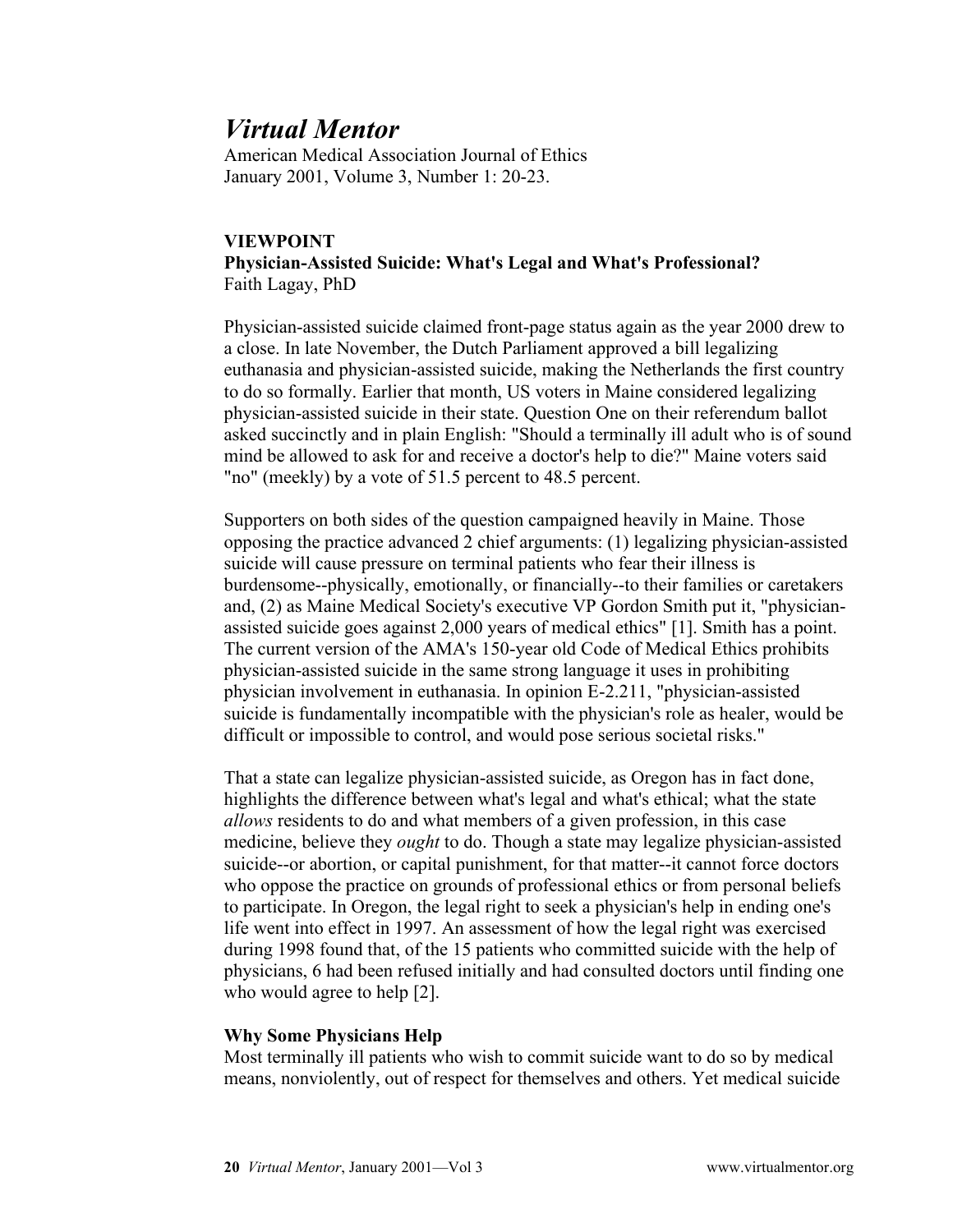is not easy to accomplish; dosage and timing of drug administration matter critically, especially if the drug is taken orally, and failed attempts can cause greater trauma than death itself for the patient and caregivers. Patients may beg caregivers to complete their failed attempt at dying. These circumstances and possible consequences convince some physicians that helping a patient who is determined to end his or her life prevents a greater harm than it causes. Moreover, some believe that ending, at a patient's request, the physical pain and mental anguish from which that patient will not recover does not violate the spirit or goals of medical ethics.

#### **What Ethical Choices Does a Physician Have?**

If a state does legalize physician-assisted suicide, what choices do physicians in that state face? Must they opt either to (1) refuse aid to patients determined upon killing themselves, thus driving those patients to seek help from other, possibly unknown, physicians or inexperienced caregivers or (2) violate their profession's principal code of ethics?

There are many services physicians can provide a patient who asks for assistance in dying without violating professional ethics or personal beliefs. First, they must confront the task of presenting the most accurate possible prognosis. This is a difficult but critical task that only the physicians can perform. It demands skill, experience, and courage. In his recent book on the importance (and underuse) of prognosis, Nicholas Christakis emphasizes that the lack of a prognosis, or an inaccurate one, can lead patients to make bad choices near the end of their lives [3]. Next, physicians must carefully describe all possible treatment and palliative care options with the patient and discuss what he or she can expect as consequences of each of those care options, as well as the consequences of accepting no treatment or care. Physicians can also play a role in referring terminally ill patients to others- psychiatrists, hospice workers, clergy--who can evaluate their mental status and help them consider end-of-life decisions. And physicians can agree to maintain their relationship with the patient, no matter what course the patient finally chooses, without directly participating in suicide activity if that is the patient's ultimate choice.

In 1997, the University of Pennsylvania's Center for Bioethics commenced a project called Finding Common Ground to explore, among other topics, how physicians should respond to requests for assistance in dying [4]. One report from the project examined whether physicians were the only professionals, or even the best professionals, to aid in helping terminally ill patients end their lives [5]. The report concluded that doctors played a necessary but not a sufficient role. Physicians are best equipped among health care professionals to determine the patient's diagnosis, prognosis, and full range of treatment options. These activities in themselves, of course, do not violate the AMA Code of Ethics that prohibits physician assistance with suicide: they are professional services rendered to all patients. The remaining activities that, according to the report, patient suicide should entail are: preparing the person for dying, providing the means, providing support during administration of the medications and while the patient is dying, managing complications,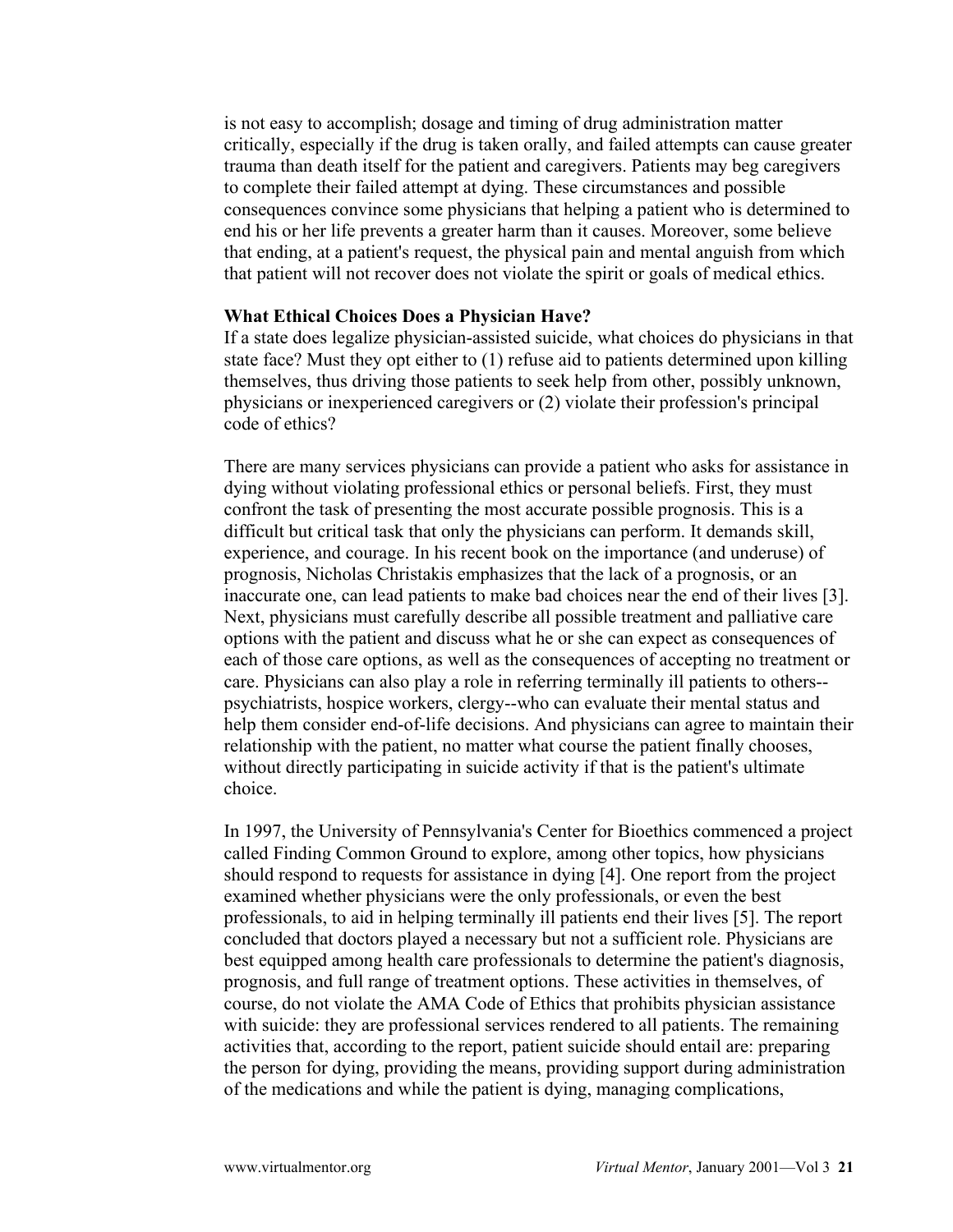reporting the assisted suicide, and coordinating the overall process. These need not be carried out by physicians. Even prescribing of the drug could fall within the professional purview of nurse practitioners and physician assistants. In addition to health care professionals, clergy, social workers, and other counselors could participate. In this case, each of these health care professions would face the ethics question that physicians now confront and on which the AMA has taken a stand.

#### **The Role of Physicians in Effecting Laws Compatible with Ethics**

Some bioethicists believe that, when law and professional ethics come into conflict, physicians have obligations beyond their one-on-one covenant with patients. Alex Capron and Eliot Friedson, for example, have written that physicians have a social and political duty to create an environment that encourages the ethical practice of medicine [6]. On this view, physicians should support and campaign for regulations that ensure humane care for the terminally ill and reimbursement for the costs of proper end-of-life care. Such provisions will reduce patients' concerns that their end-of-life care is overwhelmingly burdensome to others.

Physicians should also consider how best to care for and respond to those competent, terminally ill individuals in intractable pain who wish to die without spending days or weeks paralyzed from pain-killing medication or comatose and who desire help from medical professionals in doing so. The number of individuals in this category should remain few, but there will always be some. It is desirable to have guidelines and practices in place that allow health care professionals to respond legally *and ethically*. The absence of such guidelines, promotes unethical behavior among those who are genuinely trying to do what they deem best for their patients.

#### **References**

- 1. Scott G. Assisted-suicide foes: AMA defeat Maine ballot initiative. *Physician's Weekly*, 2000.
- 2. Chin AE, Hedberg K, Higginson GK, Fleming DW. Legalized physicianassisted suicide in Oregon: the first year's experience. *N Engl J Med*. 1999;340(7):577-583.
- 3. Christakis NA. *Death Foretold*. Chicago, IL: University of Chicago Press;1999:7.
- 4. Snyder L, Caplan AL. Assisted suicide: finding common ground. *Ann Intern Med*. 2000;132(6):468-469.
- 5. Faber-Langendoen K, Karlawish JH. Should assisted suicide be only physician assisted? University of Pennsylvania center for bioethics assisted suicide consensus panel. *Ann Intern Med*. 2000;132(6):482-487.
- 6. See for example Friedson E. Professionalism and institutional ethics. In: Baker RB, Caplan AF, Emanuel LL, Latham SR, eds. *The American Medical Ethics Revolution.* Baltimore: Johns Hopkins University Press; 1999:124-143; and Capron AM. Professionalism and professional ethics. In: Baker RB, Caplan AF, Emanuel LL, Latham SR, eds. *The American*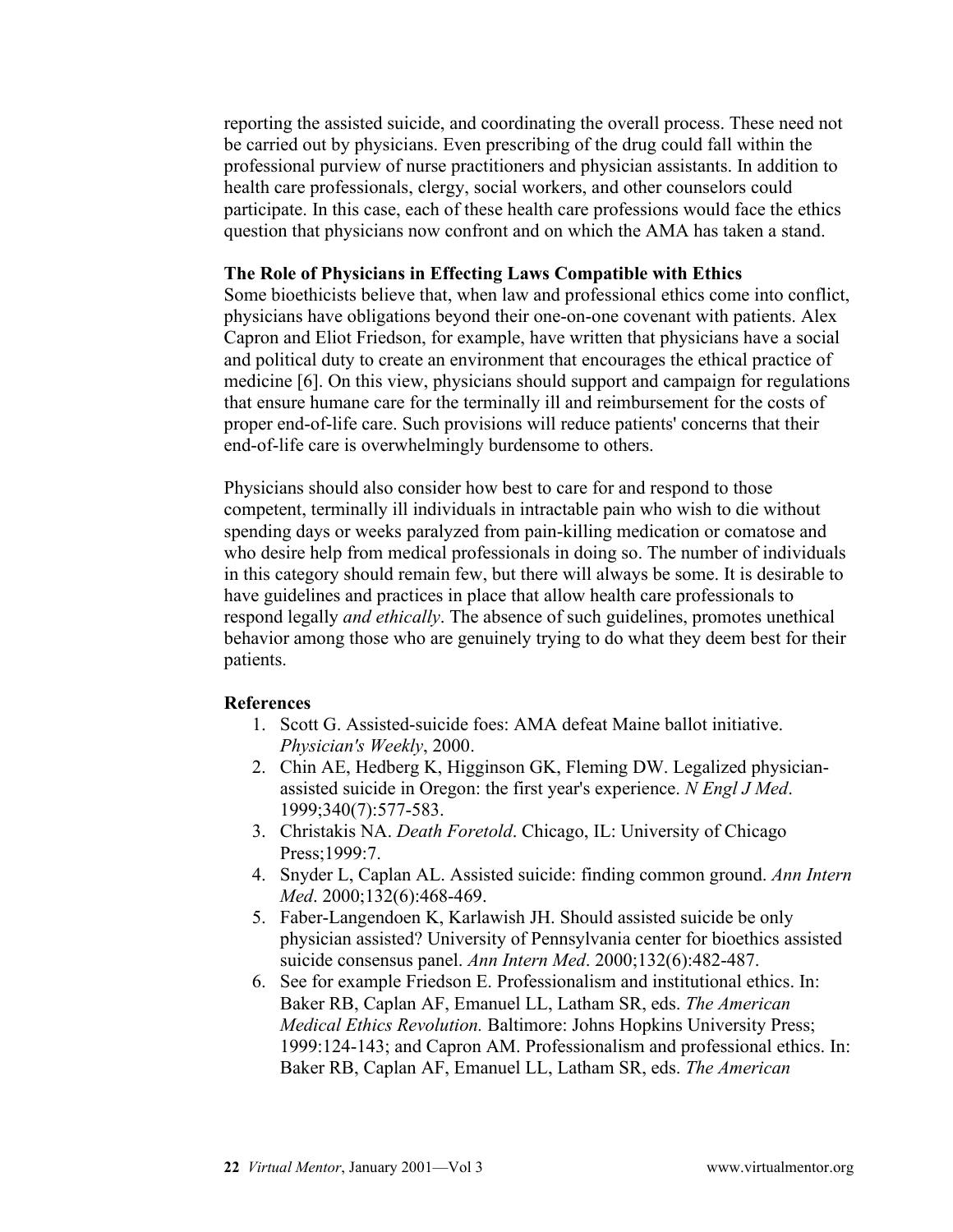*Medical Ethics Revolu*tion. Baltimore: Johns Hopkins University Press; 1999:180-191.

Faith Lagay, PhD is managing editor of *Virtual Mentor*.

*The viewpoints expressed on this site are those of the authors and do not necessarily reflect the views and policies of the AMA.*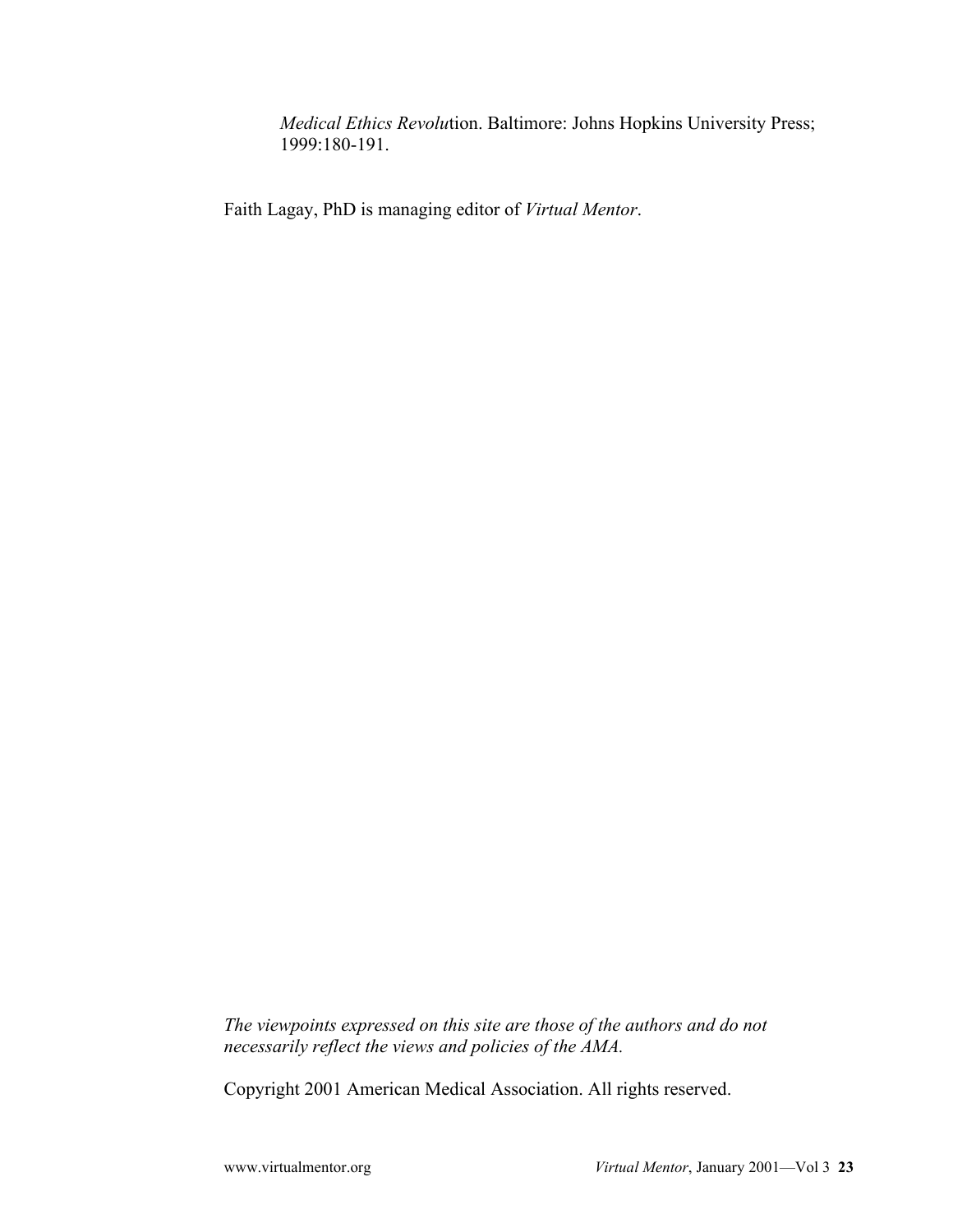American Medical Association Journal of Ethics January 2001, Volume 3, Number 1: 24-25.

## **VIEWPOINT Politics, Policy, and Medicine** Audiey Kao, MD, PhD

- As a result of the recent federal elections, 13 women including First Lady Hillary Rodham Clinton will be serving as Senators in the United States Congress, the highwater mark for women in Senate history. Both Senators in the states of California, Washington, and Maine will be women. In the House of Representatives, 56 of the 425 members will be women.
- The AMA's House of Delegates is the legislative and primary policymaking body of the Association, and thus, it is often referred to as the Congress of the AMA. The House comprises 535 delegates selected by state medical societies, medical specialty organizations, special sections, military and other government service entities, and other organizations granted seats by the House. According to a recent AMA report, the House of Delegates is 88 percent male whereas the overall physician and medical student population is 75 percent male.
- The House of Delegates convenes twice a year in June and December to deliberate and vote to establish official AMA policy. In the recently concluded December 2000 meeting, several actions were taken, including support for making emergency contraception pills more readily available. In addition, the House of Delegates voted to revise the [Principles of Medical](http://www.ama-assn.org/ama/pub/category/2512.html)  [Ethics](http://www.ama-assn.org/ama/pub/category/2512.html) in response to changes in medicine and the health care system. The revisions included two new principles stating that "a physician shall, while caring for a patient, regard responsibility to the patient as paramount" and "a physician shall support access to medical care for all people." According to the AMA's Constitution and Bylaws, the House of Delegates can vote on approving these revisions to the Principles in their next meeting, which will be in June 2001 in Chicago.
- AMA's Code of Medical Ethics Opinion E-9.012 states that "physicians enjoy the rights and privileges of free political speech shared by all Americans. It is laudable for physicians to run for political office, to lobby for political positions, parties or candidates, and in every other way to exercise the full scope of their political rights as citizens." It is natural that in fulfilling these political responsibilities, physicians will express their views to patients or their families. However, communications by telephone or other modalities with patients and their families about political matters must be conducted with the utmost sensitivity to patients' vulnerability and desire for privacy. Conversations about political matters are not appropriate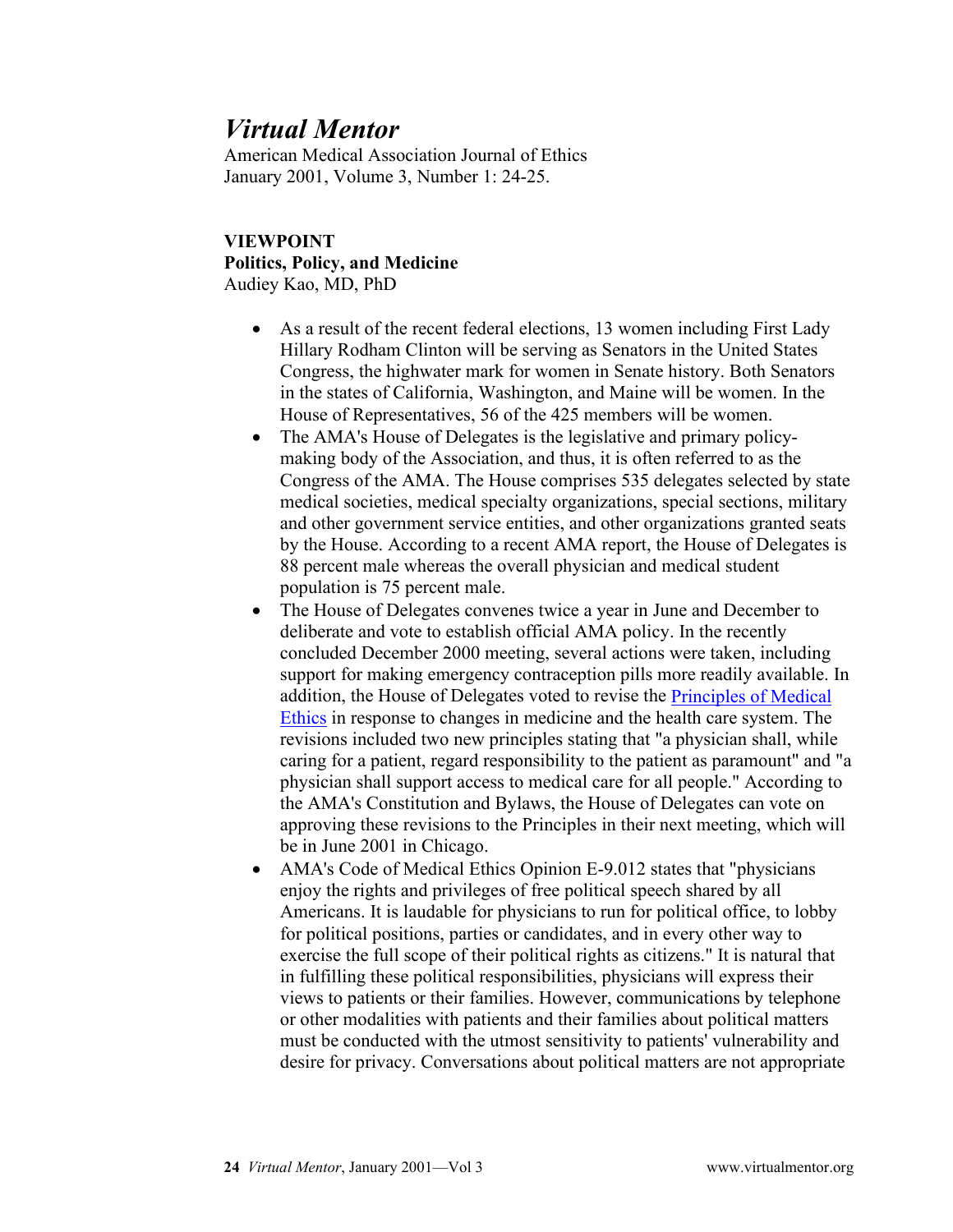at times when patients or families are emotionally pressured by significant medical circumstances.

Audiey Kao, MD, PhD is editor in chief of *Virtual Mentor*.

*The viewpoints expressed on this site are those of the authors and do not necessarily reflect the views and policies of the AMA.*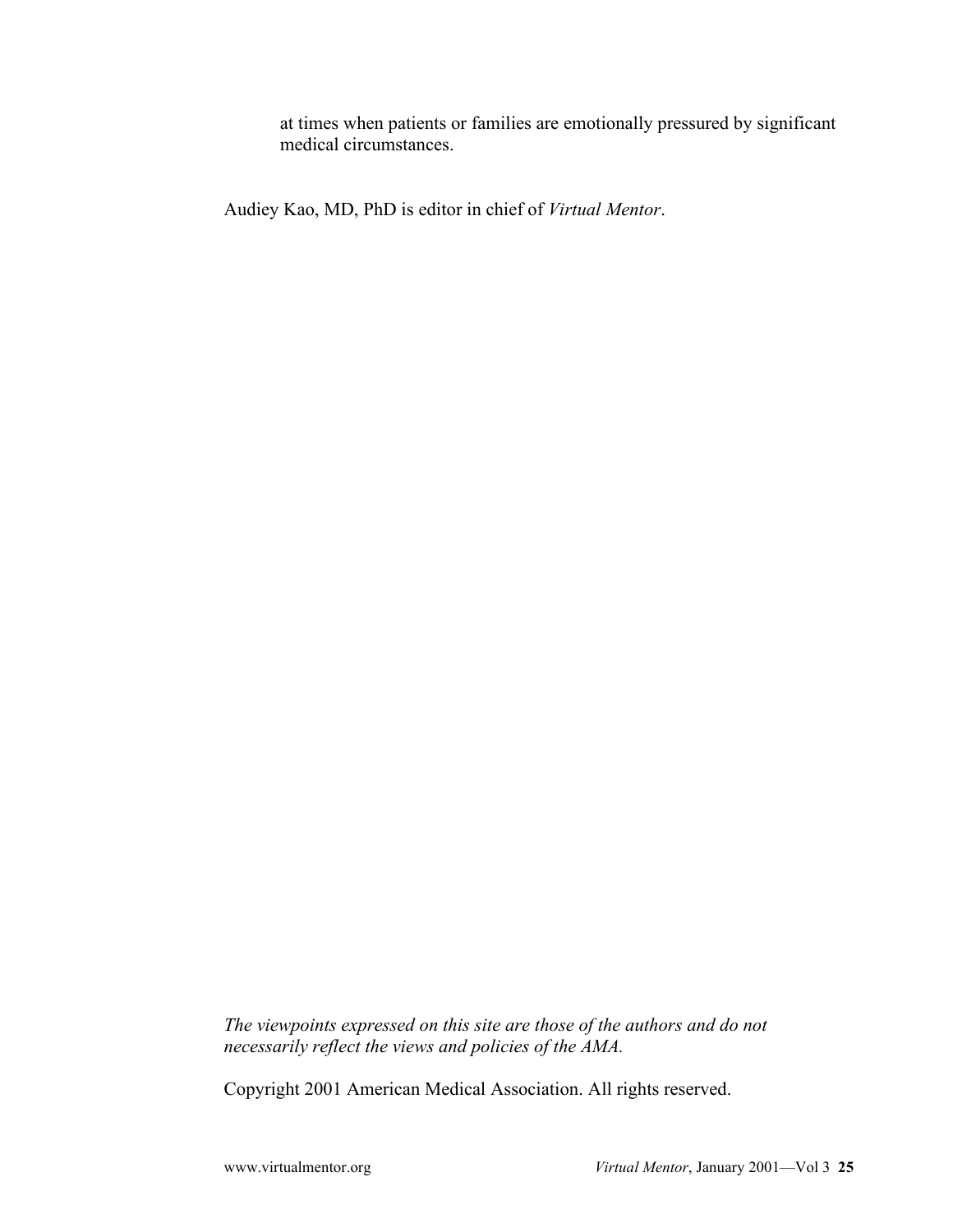American Medical Association Journal of Ethics January 2001, Volume 3, Number 1: 26-27.

### **VIEWPOINT Classical? Celtic Harp? Big Band? Show Tunes? What Turns You on in the OR?**

Faith Lagay, PhD and Sara Taub, MA

Classical? Celtic harp? big band? show tunes? What turns you on in the O.R.? Or are you one of those who thinks that, aside from the "sponge" and "hemostat" orders and a bit of running narrative explanation, silence is golden during surgery?

Musical preferences differ greatly among surgeons who like to work with background tunes, but they agree on the benefits. Music, they say, improves both their ability to cope with stress and fatigue and the speed and accuracy of their performance. As Eric L. Lazar, a surgery resident puts it simply: "I seem to think better with it on "

At present, there are no data to support these claims, but one study looked at the effect of music during experiments that mimic the stress of surgery. In this study, surgeons performed the same tasks with musical selections of their own, experimenter-selected control music, and no music. When working with their own selections as background, participants were less influenced by external distractions and thus better able to concentrate on the task and perform it correctly. Moreover, their cardiovascular responses remained significantly lower and they exhibited only small changes in blood pressure over baseline, even when under stress.

Surgeons who prefer to work in a silent environment offer various reasons for their choice. Since musical preference is so highly individual, some consider it just too complicated and bothersome to find selections that would appeal to the entire team. Other surgeons rank it as an interference, and some strongly denounce music's effect on their team's and their own concentration and mood. Furthermore, they think it detracts from the professional image of the team and the gravity of their task; this is of special concern when the patient remains awake during surgery.

It's worth noting as part of this discussion that some researchers believe that music has a therapeutic impact on patients. Pieces that are selected by patients, according to these researchers, can help anaesthetize them before surgery, calm their heart rate and respiration during, awaken them after, and reduce their experience of pain.

Should music be played in the operating room during surgery? There's no intrinsically "right" answer. It seems, though, that since the surgeon is not alone in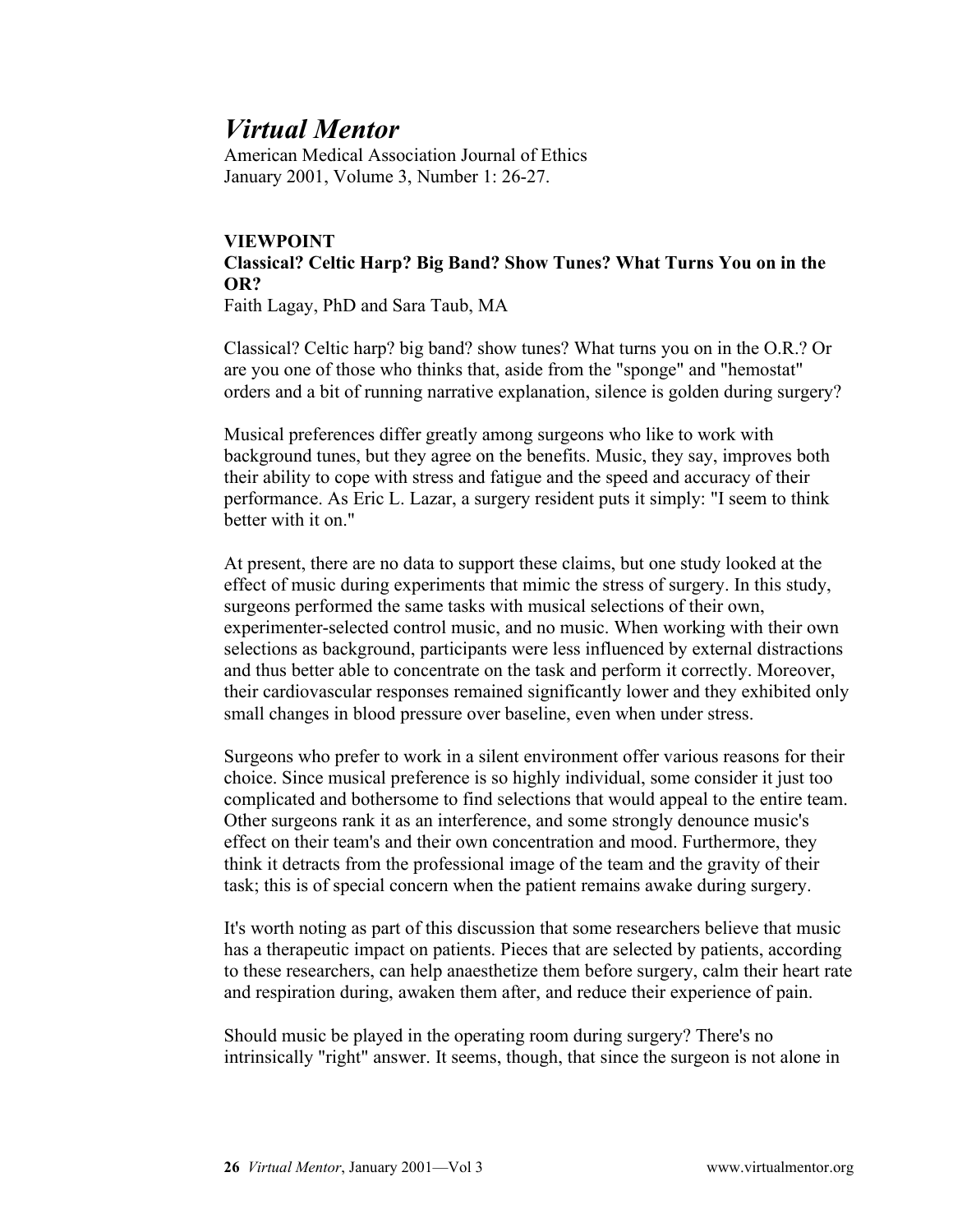the room or in the work being done there, the decision about whether and what to play should be a collective one.

To read the views of several surgeons around the country on listening to music in the OR, as well as the musical preferences of those who engage in the practice, please refer to Kristen Watson's piece, 'A new spin on medical "records": Music in the OR,' in the *Journal of the College of Physicians and Surgeons at Columbia University*.

Faith Lagay, PhD is managing editor of *Virtual Mentor*. Sara Taub, MA is a research associate in the AMA Ethics Standards Group.

*The viewpoints expressed on this site are those of the authors and do not necessarily reflect the views and policies of the AMA.*